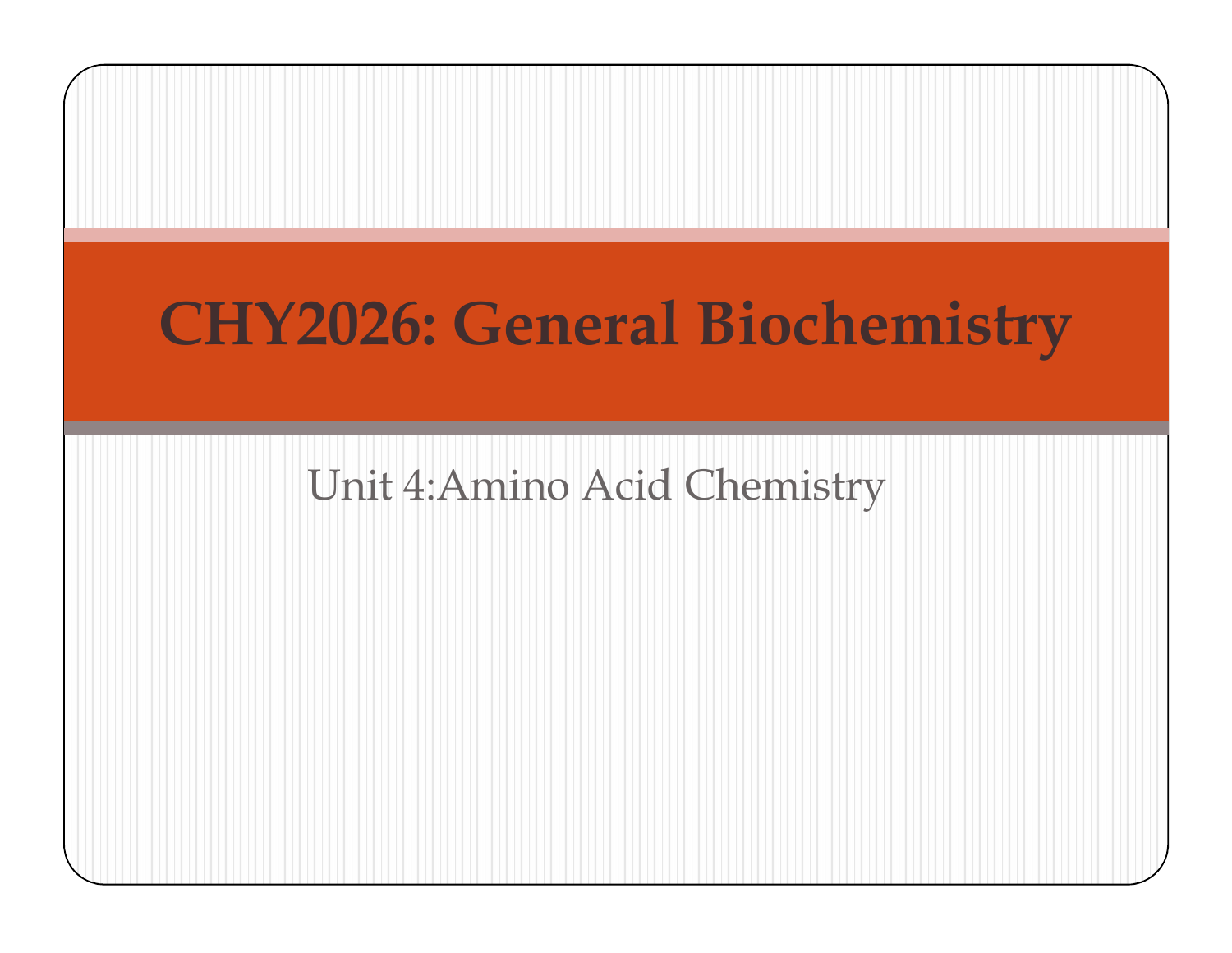

http://www.hcc.mnscu.edu/programs/dept/chem/V.27/amino\_acid\_structure\_2.jpg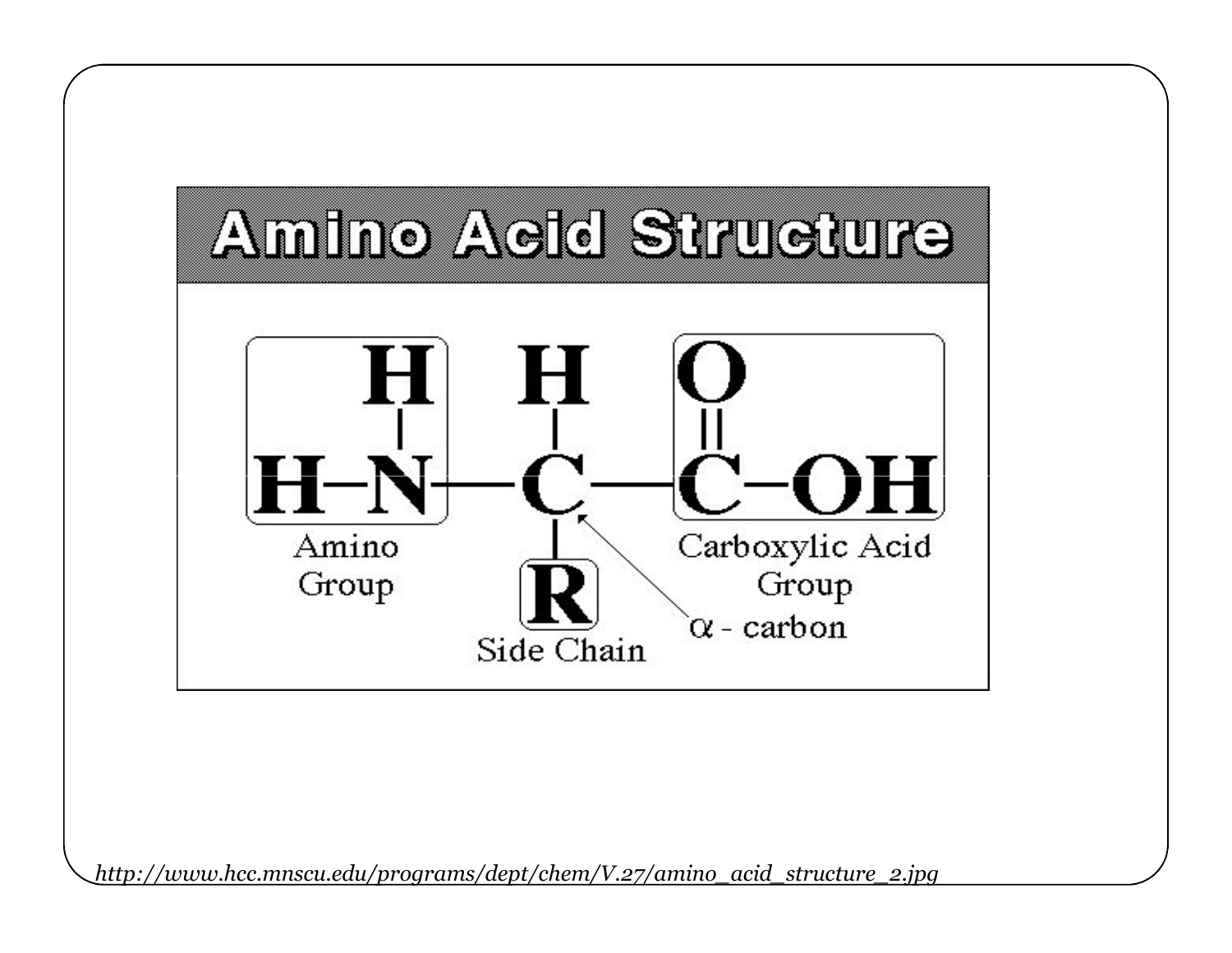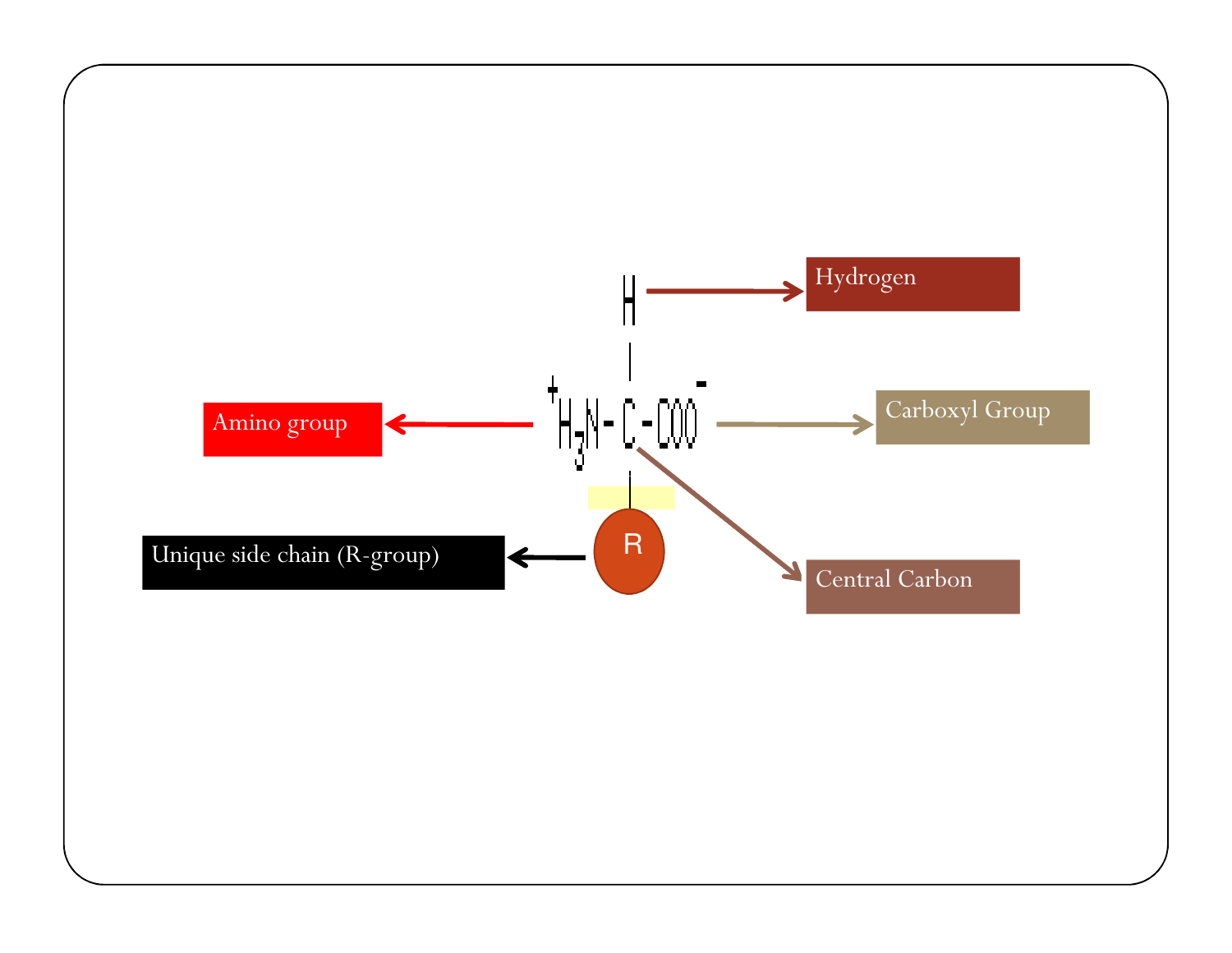## Amino Acid Structure

- $\clubsuit$  The molecule is comprised of the elements carbon (C), hydrogen (H), oxygen (O), nitrogen (N) and small quantities of sulphur (S) –  $\textbf{CHONS}$
- The <sup>α</sup> carbon in all amino acids is asymmetric (except glycine)
- Because of this two optically active forms exist
- $\frac{1}{2}$  $\cdot \cdot$  The –NH<sub>2</sub> is to the right of the –COOH: D-form
- $\bullet$  The –NH<sub>2</sub> is to the left of the –COOH: *L*-form



Only <sup>L</sup>- forms are used to make proteins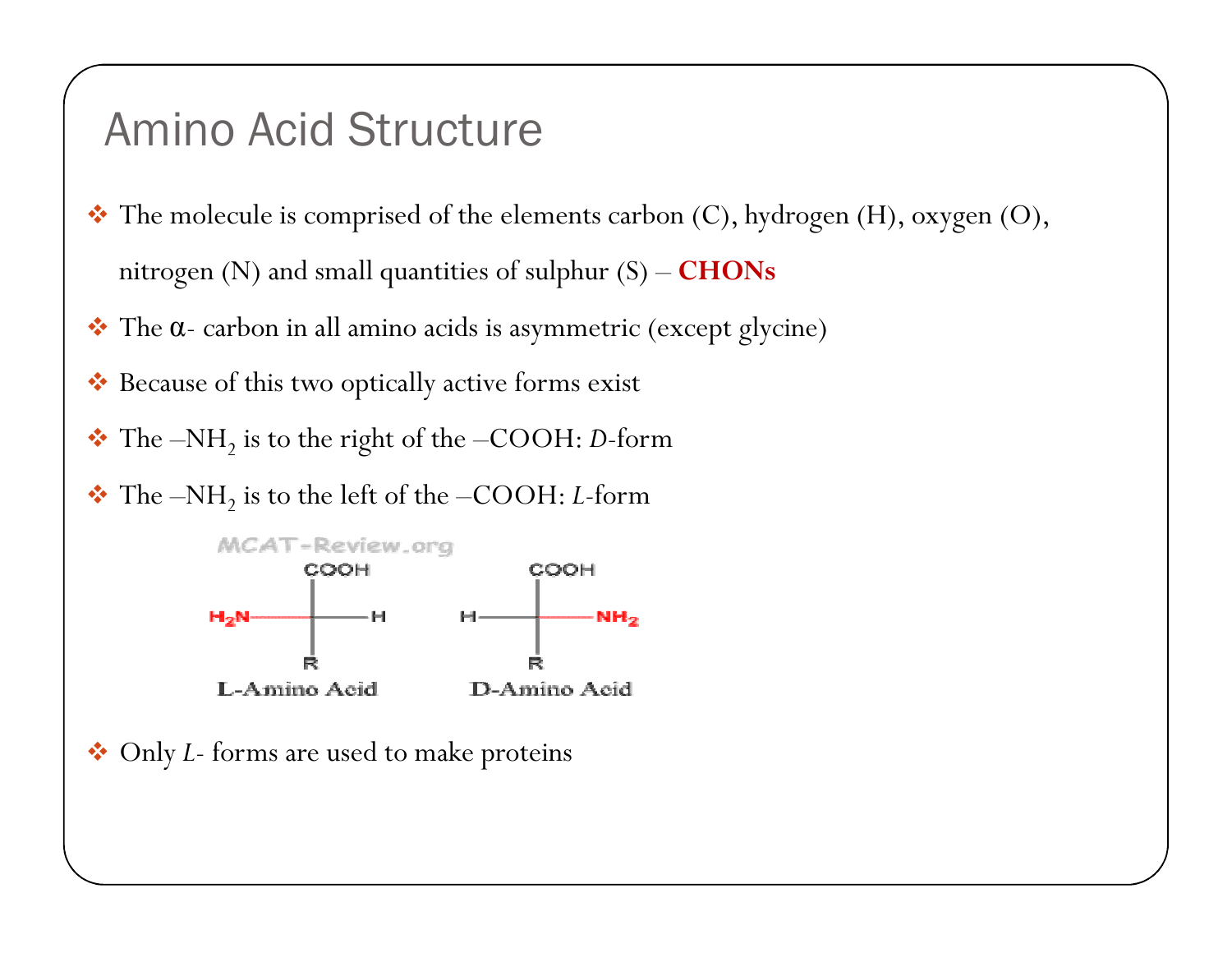# Amino Acid Structure

- Glycine does not contain any asymmetric carbon
- This is the simplest amino acid

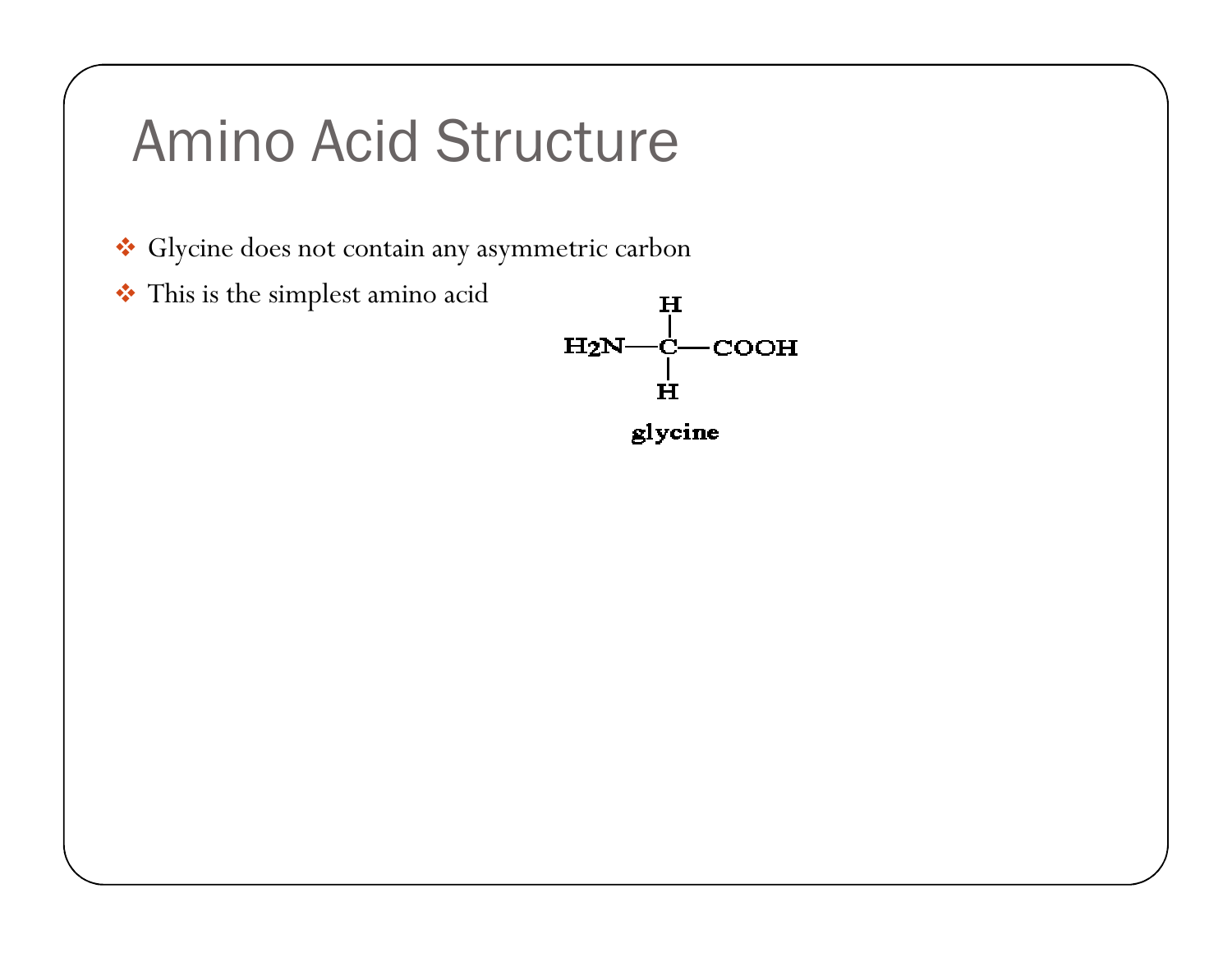## Properties of Amino Acid

- Amino acids are dipolar ions (zwitterions) in solution
- $\cdot$  In the dipolar form amino group becomes positively charged (NH<sub>3</sub><sup>+</sup>) and the carboxylic acid becomes negatively charged (COO- )



http://cyberlab.lh1.ku.ac.th/elearn/faculty/veterin/vet69/Biochemistry%20Web%20Job/amino%20and%20protein/zwitterion2.jpg

 $\frac{1}{2}$ The dipolar ion exists as a neutral ion and will have zero mobility in electrophoresis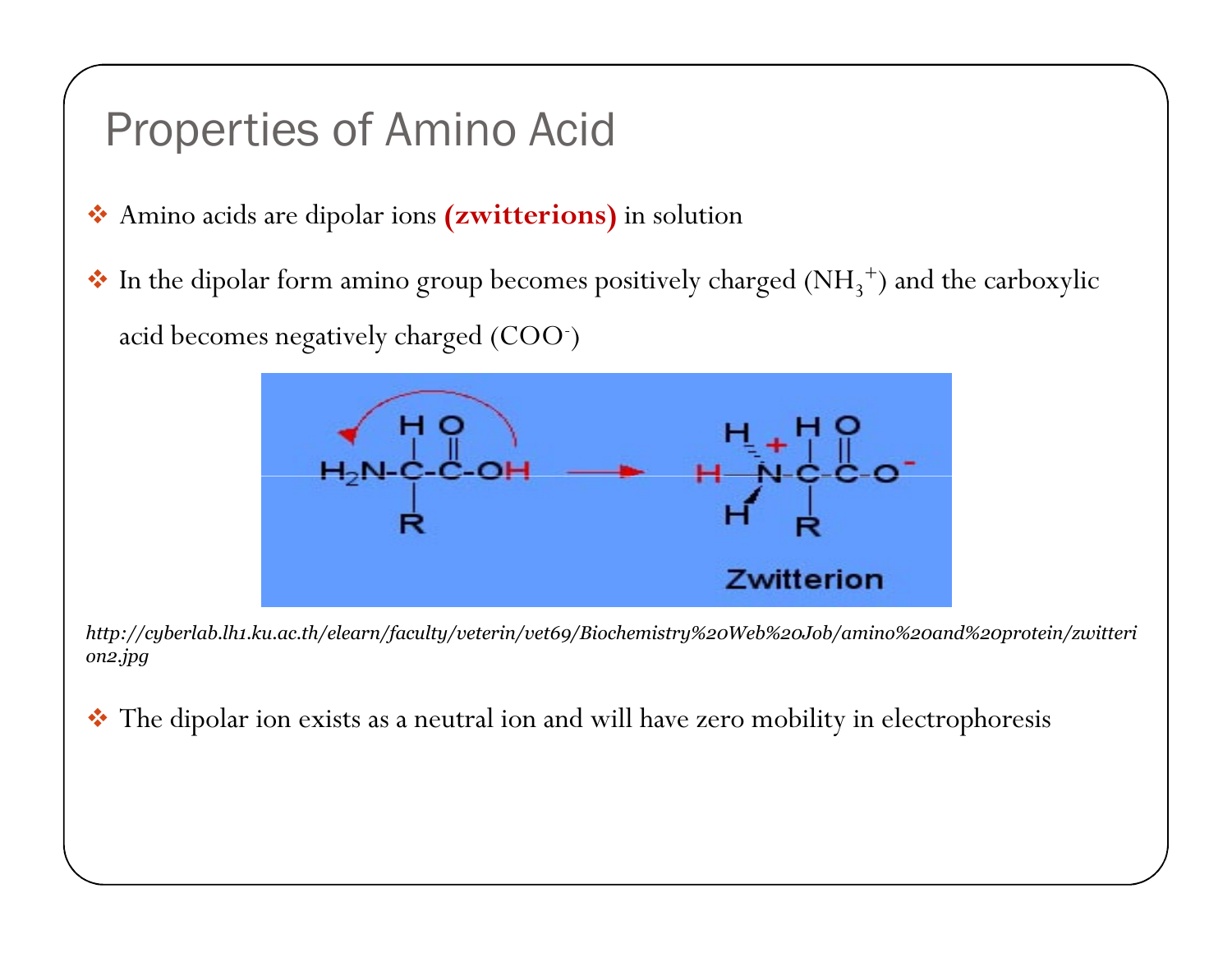## Properties of Amino Acid

参考 Amino Acids are amphoteric



- 参考 There is no pH at which a.a have no ionic character
- 参考 The pH value at which the number of cations is equal that of anion is called the isoelectric point (pI)
- 参考 Every a.a have a different pI: The 3 basic a.a have higher pI and the 2 acidic a.a have lower pI
- $\cdot$  At pH lower than the pI, the protein will have a net positive charge and as a cation will migrate towards the negative electrode (cathode)
- $\boldsymbol{\cdot}$  At pH higher than the pI, the protein will have a net negative charge and the anion will migrate towards the positive electrode (anode)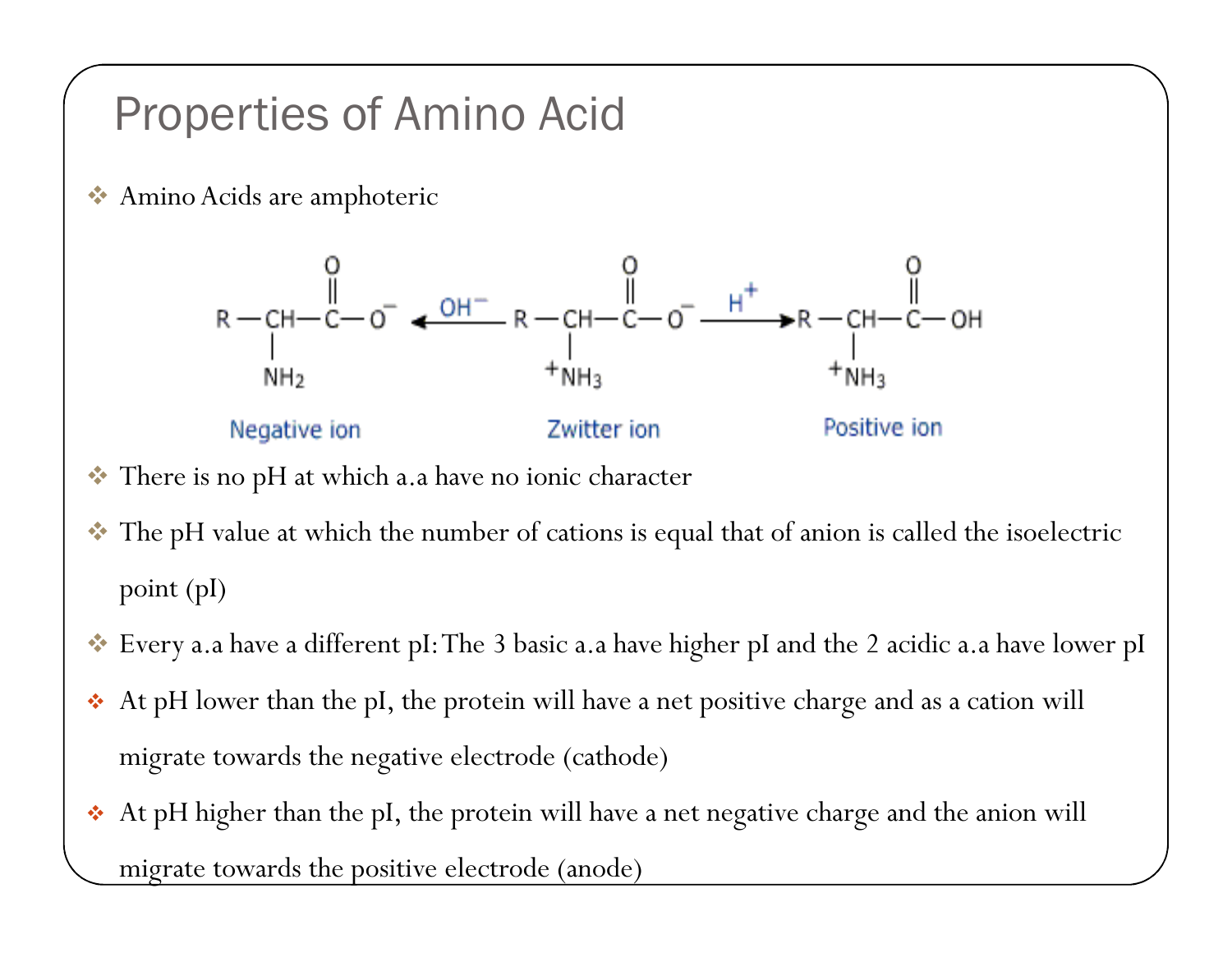## Properties of Amino Acid

 $\bullet$  Notice that the isoelectric point depends on the amino acid structure in a predictable way acidic amino acids: aspartic acid (2.8), glutamic acid (3.2) neutral amino acids: (5.0 to 6.3)basic amino acids: lysine (9.7), arginine (10.8), histidine (7.6)

 $\clubsuit$  Electrophoresis uses differences in isoelectric points to separate mixtures of amino acids. A streak of the amino acid mixture is placed in the center of a layer of acrylamide gel or a piece of filter paper wet with a buffer solution. Two electrodes are placed in contact with the edges of the gel or paper, and a potential of several thousand volts is applied across the electrodes. Positively charged (cationic) amino acids are attracted to the negative electrode (the cathode), and negativelycharged (anionic) amino acids are attracted to the positive electrode (the anode). Anamino acid at its isoelectric point has no net charge, so it does not move.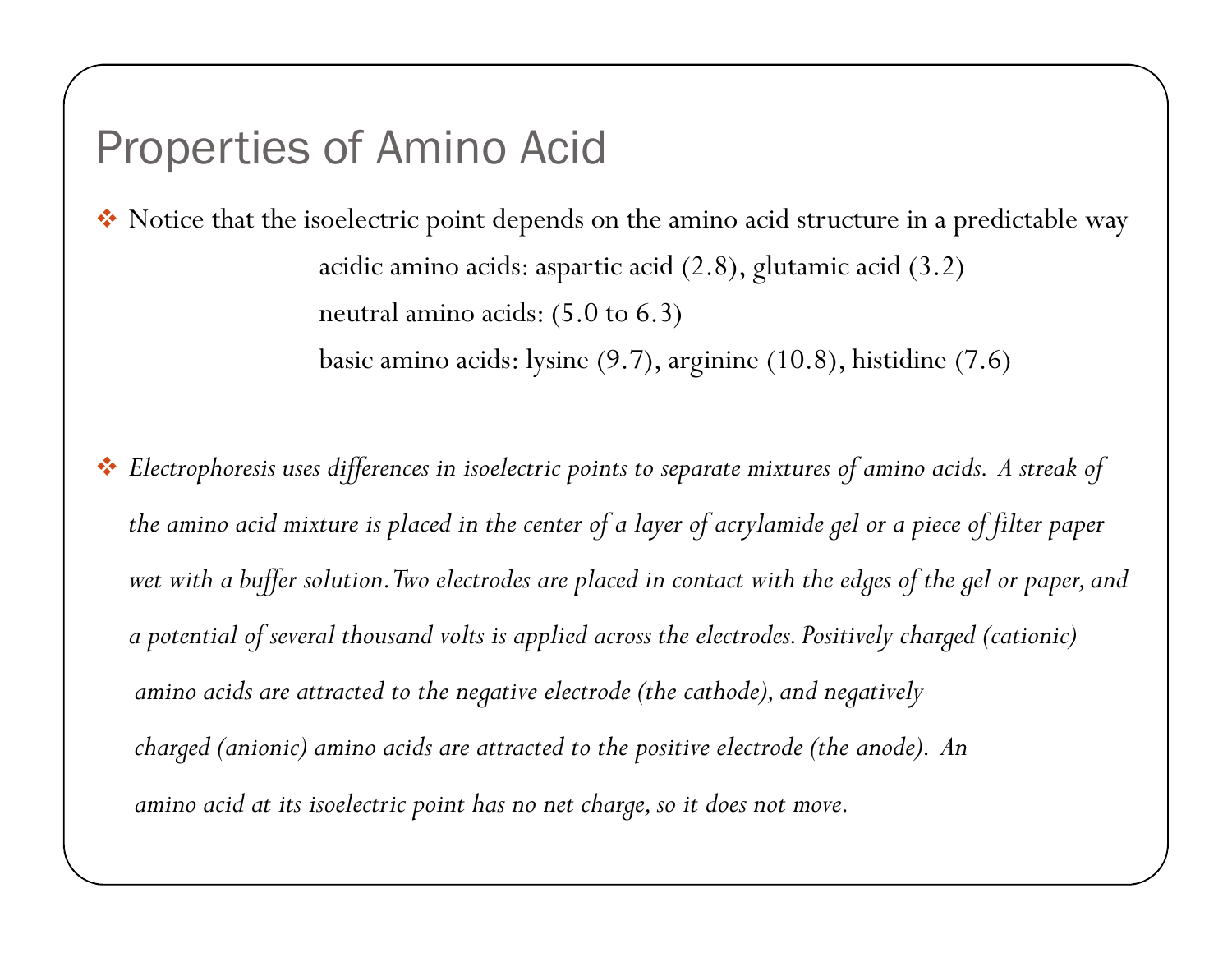## Amino Acids

- There are 20 amino acids that can make up proteins
- $\clubsuit$  9 essential amino acids
- $\frac{1}{2}$ 11 non essential amino acids
- Essential amino acids – they are not synthesized in the body and are normally required in the diet
- $\clubsuit$  Non essential amino acids they are synthesized *de novo* in humans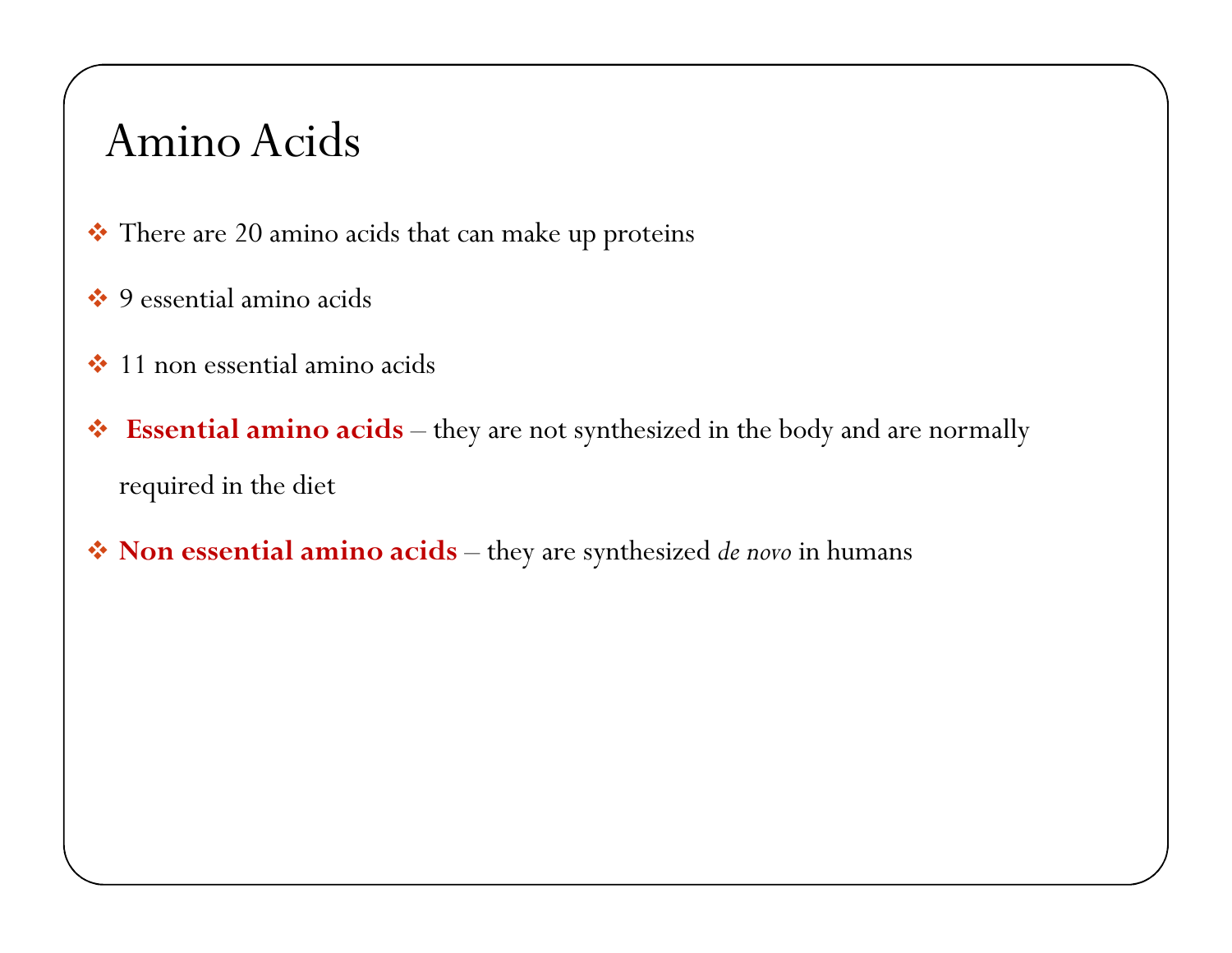| <b>Essential</b>    | <b>Non essential</b> |
|---------------------|----------------------|
| Histidine (His)     | Alanine (Ala)        |
| Isoleucine (Ile)    | Arginine (Arg)       |
| Leucine (Leu)       | Asparagine (Asn)     |
| Lysine (Lys)        | Aspartic acid (Asp)  |
| Methionine (Met)    | Cysteine (Cys)       |
| Phenylalanine (Phe) | Glutamic acid (Glu)  |
| Threonine (Thr)     | Glutamine (Gln)      |
| Tryptophan (Trp)    | Glycine (Gly)        |
| Valine (Val)        | Proline (Pro)        |
|                     | Serine (Ser)         |
|                     | Tyrosine (Tyr)       |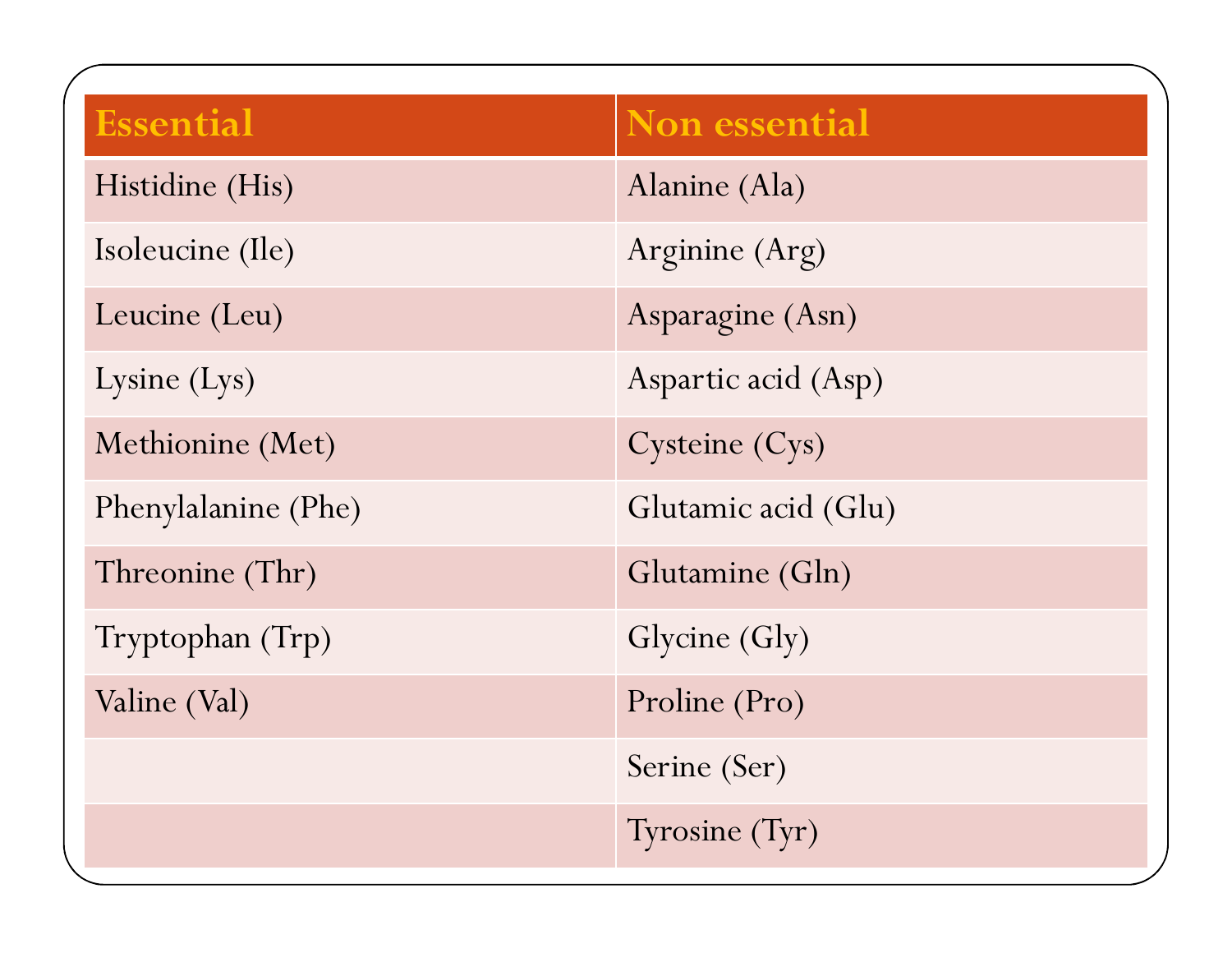# Amino Acids

Amino acids can be grouped based on the properties of the R group

non polar

polar uncharged

acidic (negatively charged)

basic (positively charged)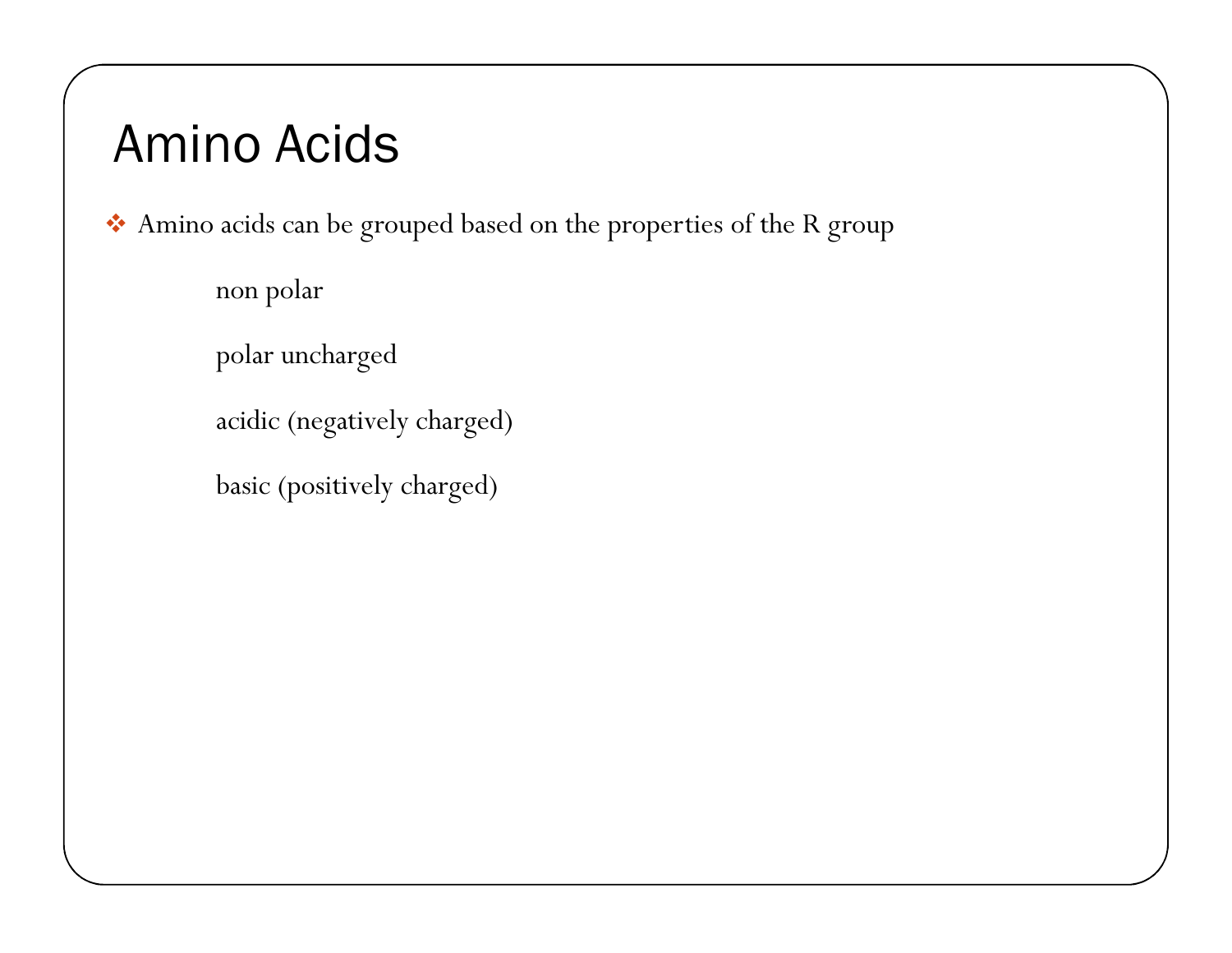

http://www.le.ac.uk/by/teach/biochemweb/images/nonpolar.gif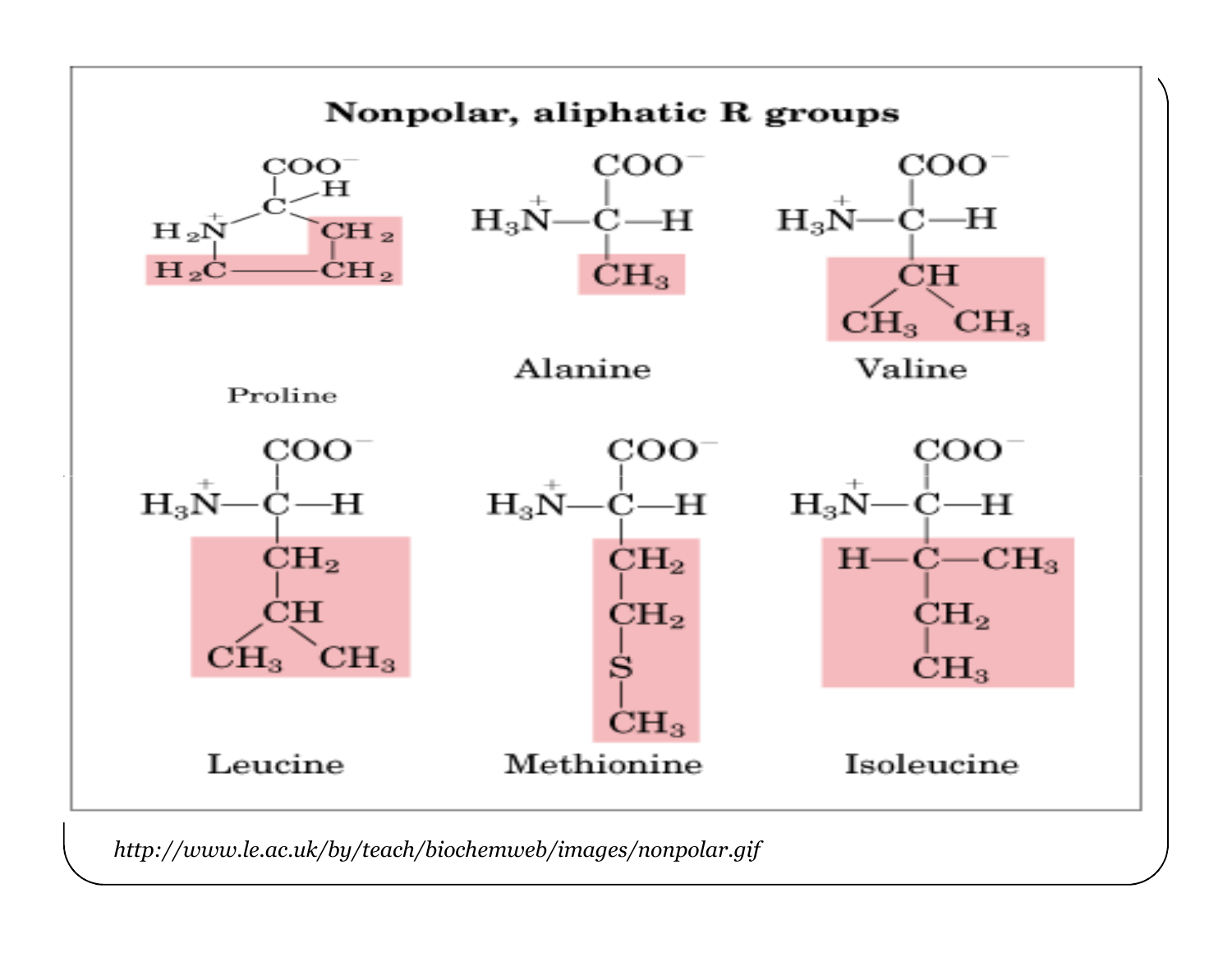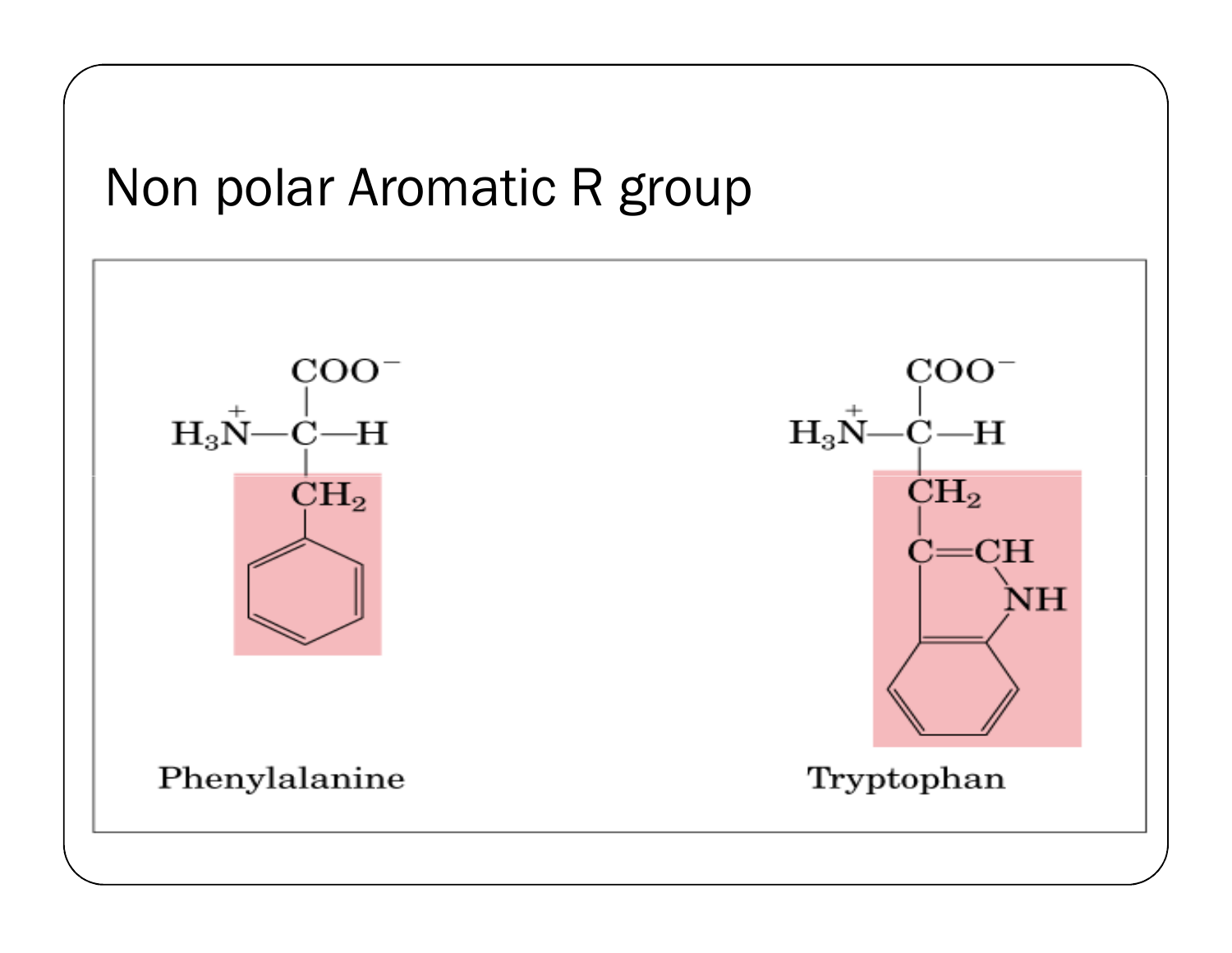

http://www.le.ac.uk/by/teach/biochemweb/images/uncharged.gif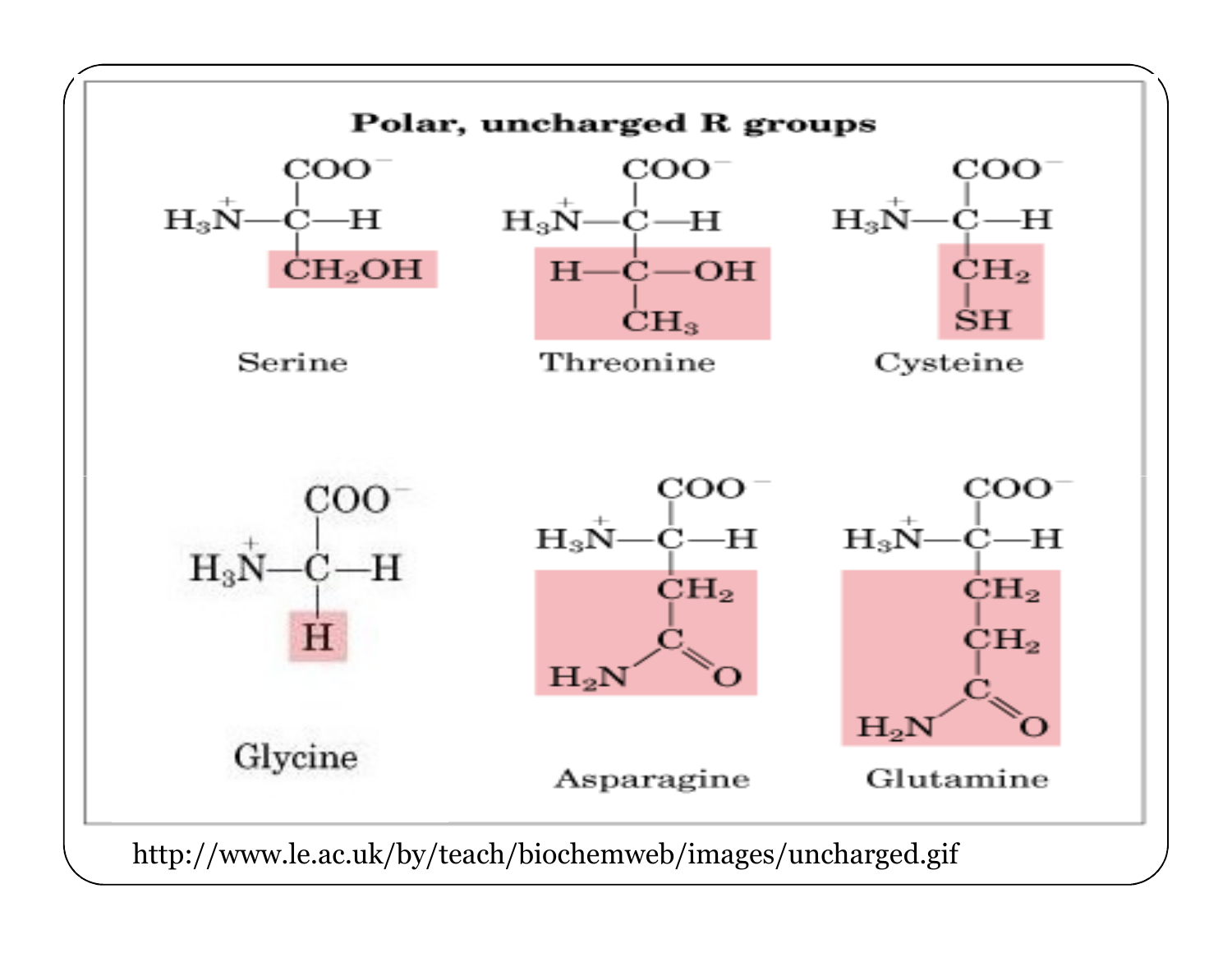# Polar uncharged aromatic R group

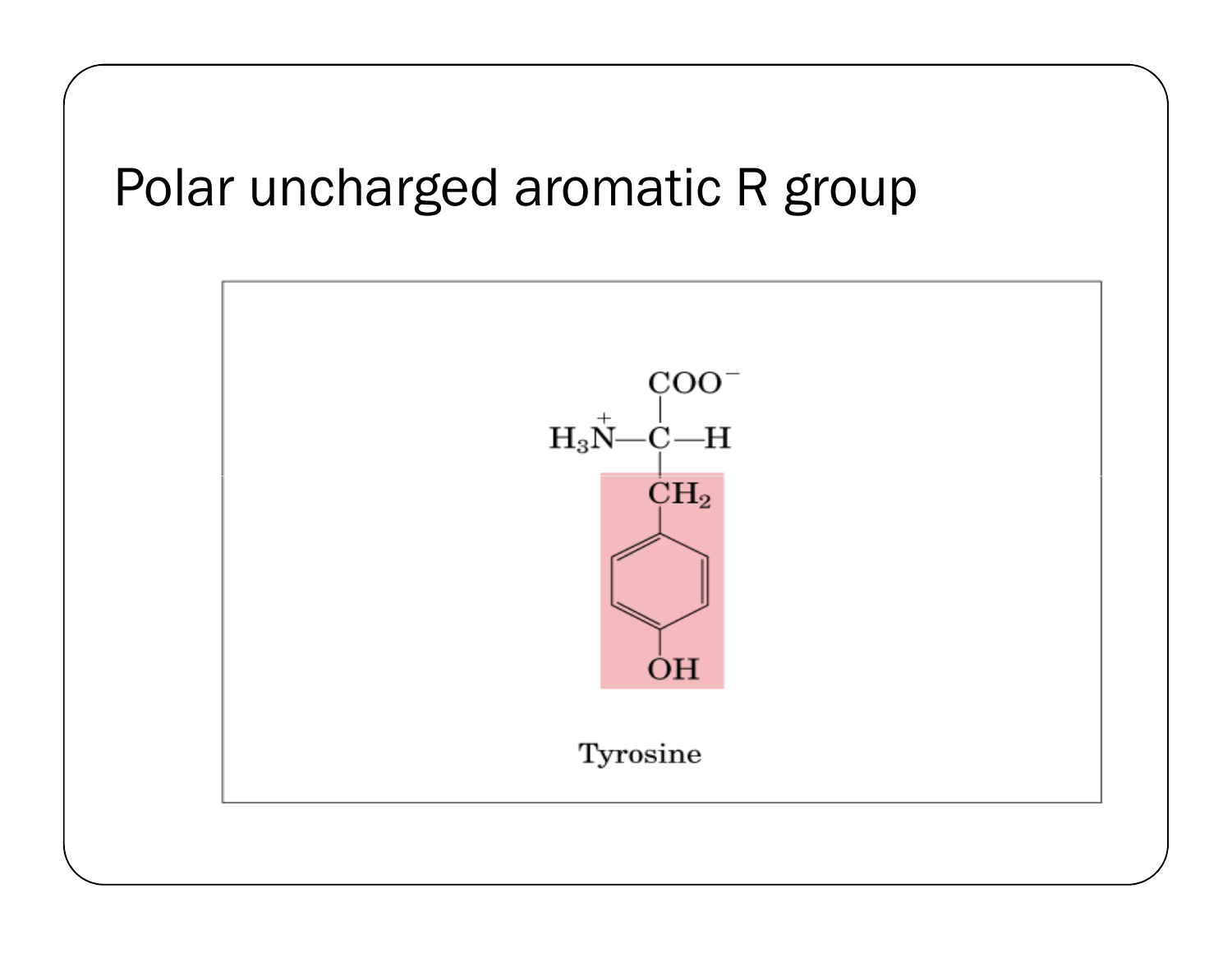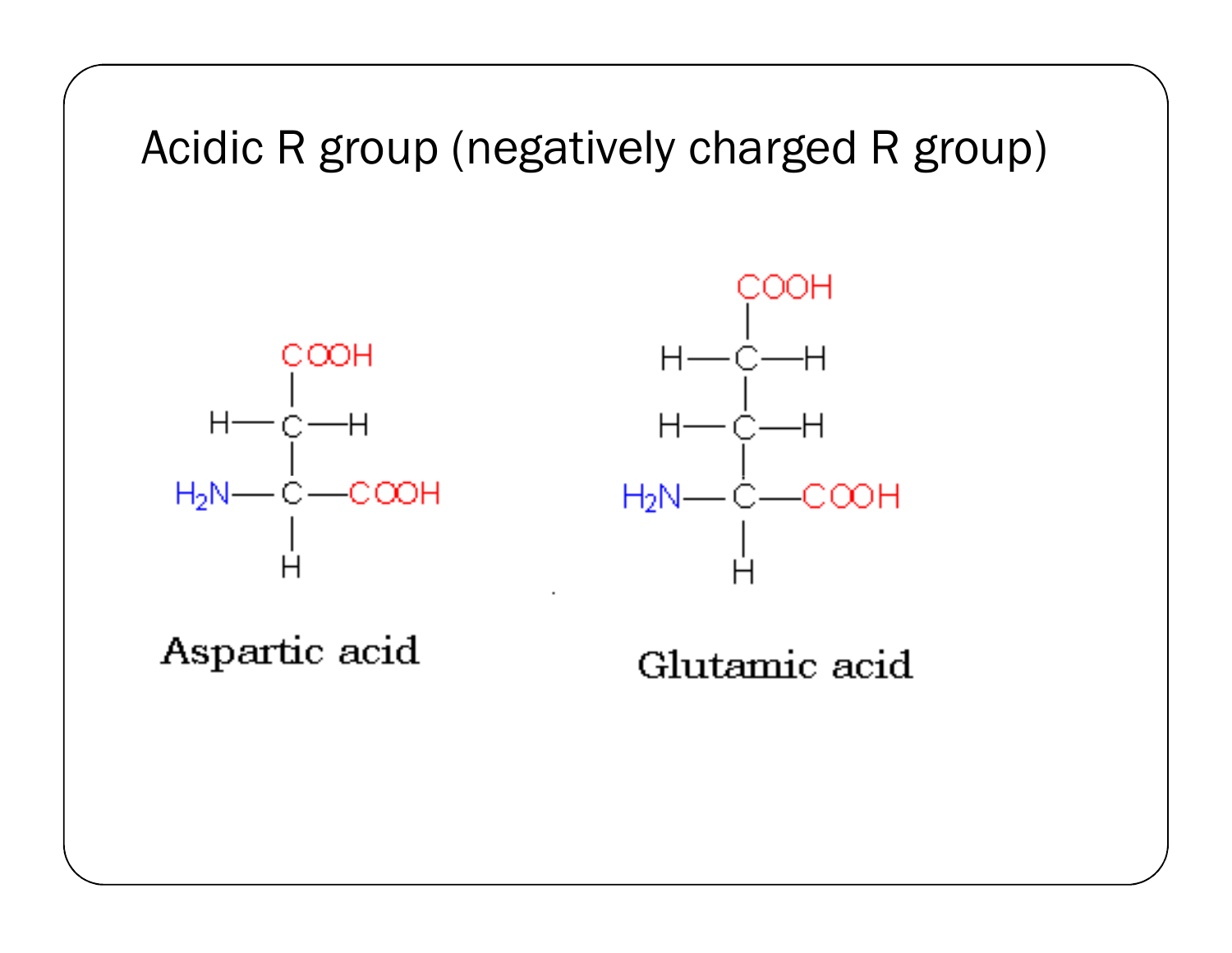## Basic R group (positively charged R group)

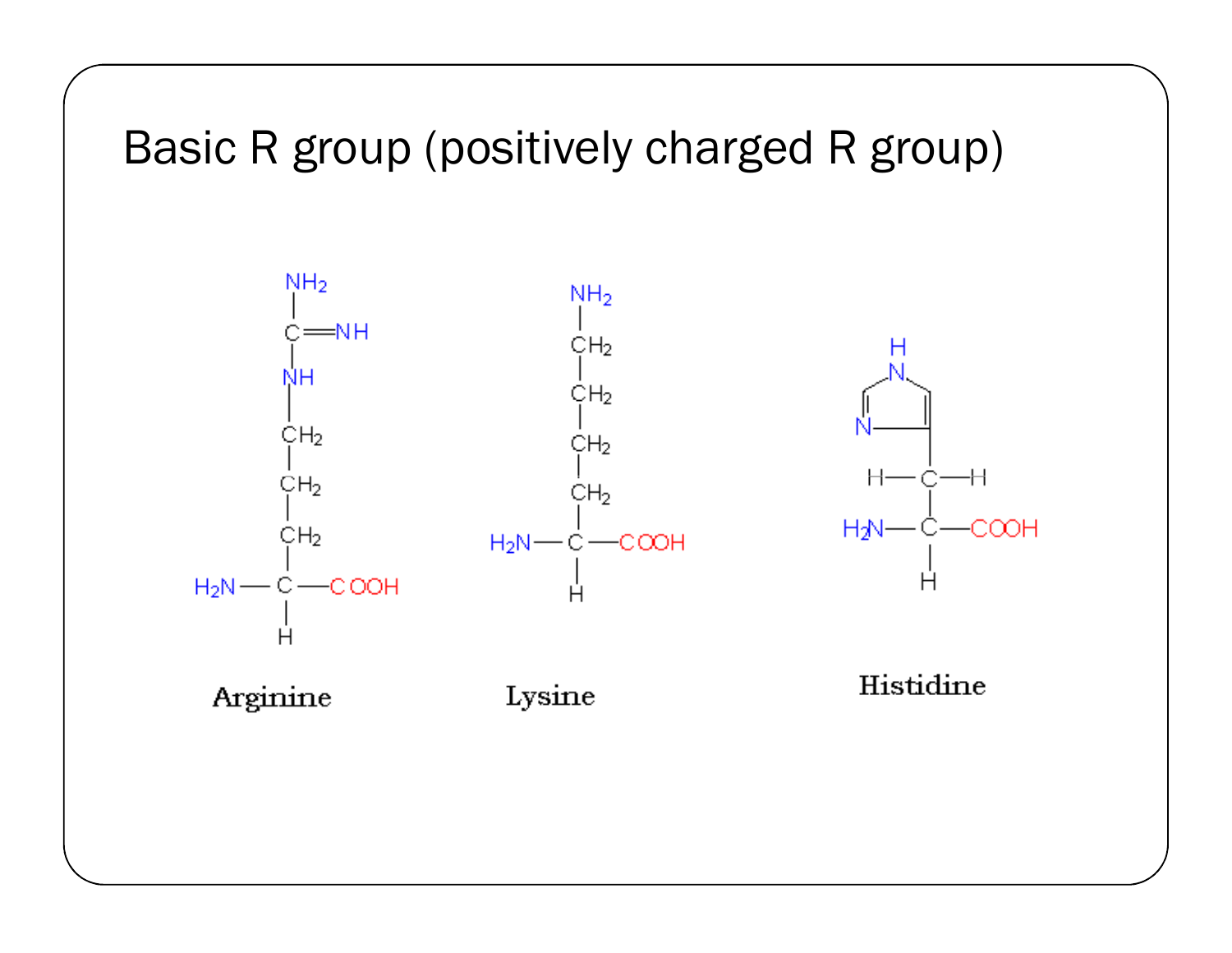## Acid Dissociation Constant: pKa

- $\frac{1}{2}$ • The dissociable  $\alpha$ -COOH and  $\alpha$ -NH<sub>3</sub><sup>+</sup> are responsible for the two characteristic pK values
- $\frac{1}{2}$  $\clubsuit$  A third amino acid is indicative of a dissociation in the R group (pK<sub>R</sub>)
- $\bm{\cdot} \bullet$  (pH and pK<sub>a</sub> are notations for proton concentration and equilibrium constant for ionization… pK<sub>a</sub> is a measure of the tendency of a group to give up protons )
- Ionic properties of amino acids

α-Carboxyl group: pKa's range from 2.0 to 2.4α-Amino group: pKa's range from 9.0 to 9.8Side chains

> Acidic pKa's for asp, gluBasic pKa's for his, arg, lys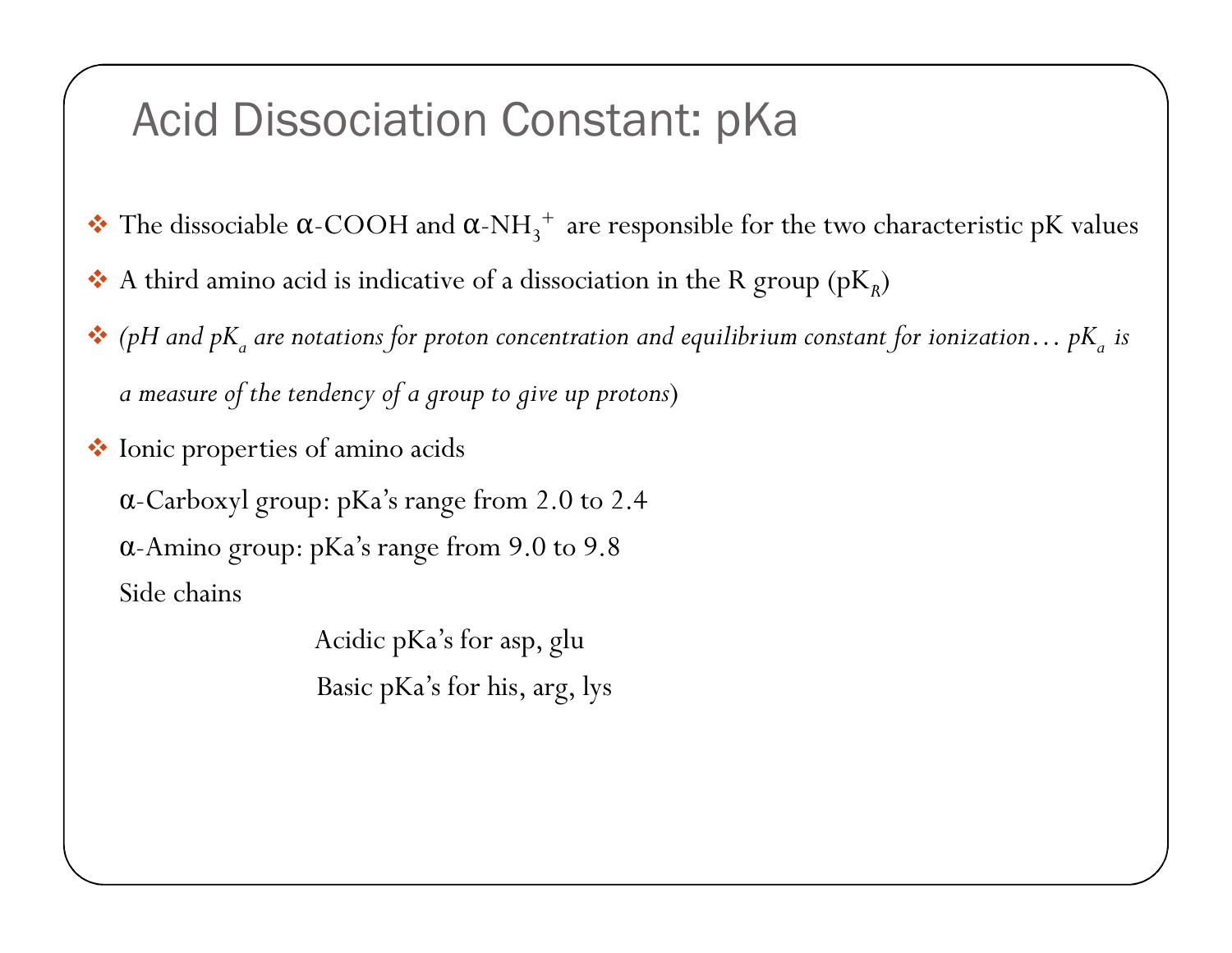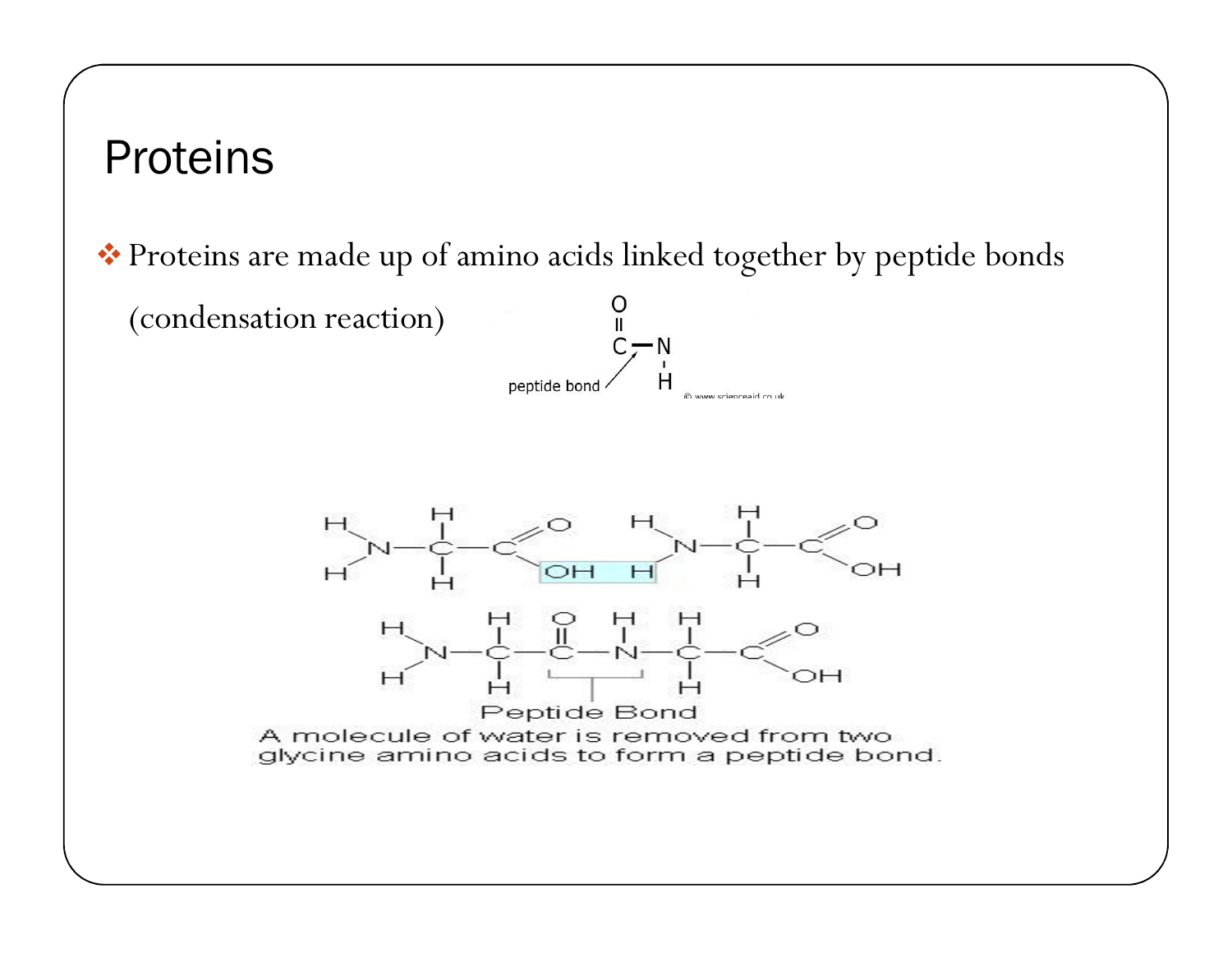- $\bullet\bullet$  The peptide bonds in proteins are metastable, meaning that in the presence of water they will break spontaneously, releasing 2-4 kcal mol<sup>-1</sup> of free energy, but this process is extremely slow
- 參 In living organisms, the process is facilitated by enzymes
- Living organisms also employ enzymes to form peptide bonds; this process requires free energy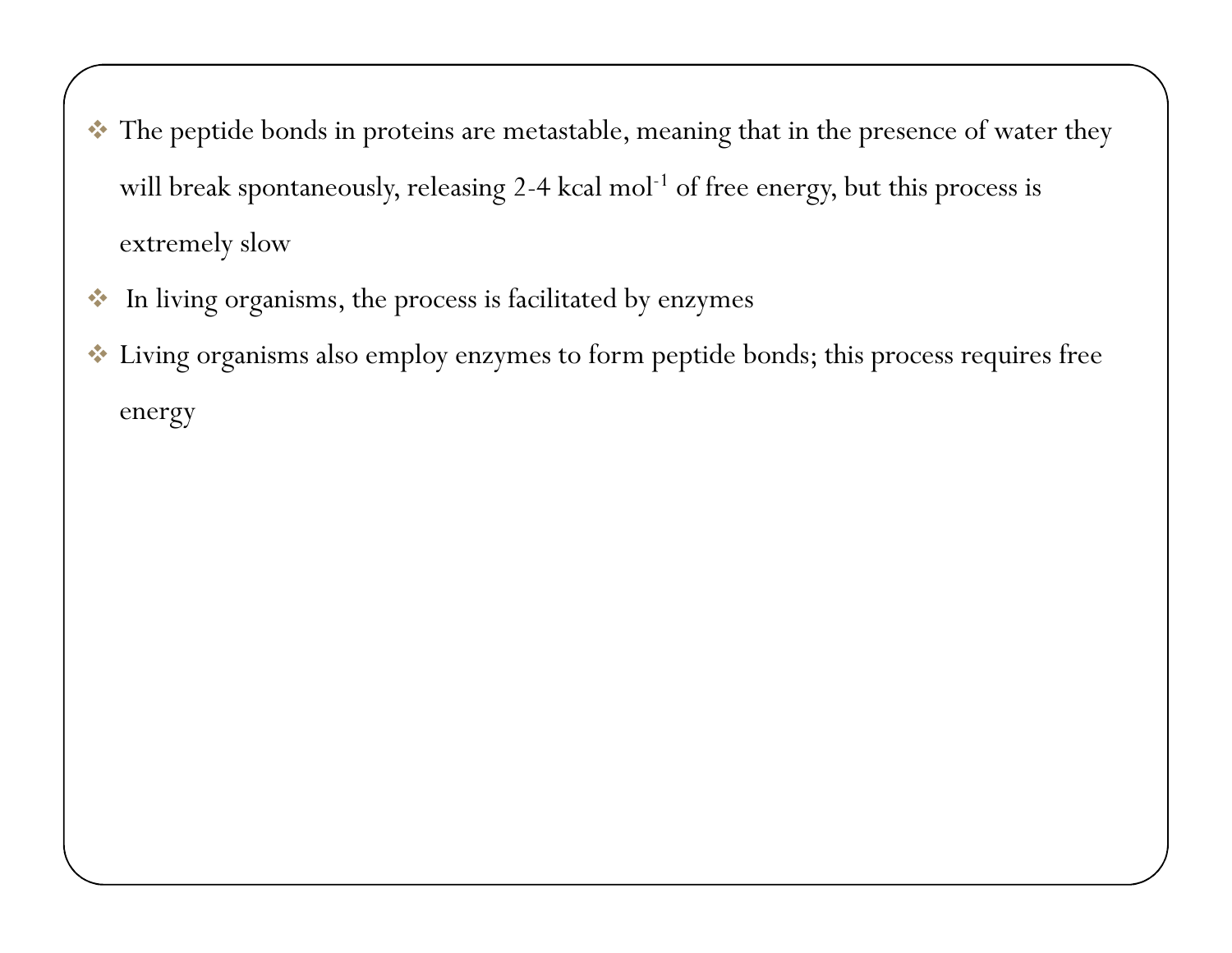## **Proteins**

- $\clubsuit$  2 amino acids react  $\rightarrow$  dipeptide
- $\clubsuit$  3 amino acids  $\rightarrow$  tripeptide
- Less than 10 amino acids oligopeptide
- $\clubsuit$  4 or more amino acids  $\rightarrow$  polypeptide
- $\cdot$  Polypeptide with a MW > 6000 or  $\geq$  100 amino acids  $\rightarrow$  protein
- $\frac{1}{2}$ Each amino acid in a chain is termed a residue
- $\frac{1}{2}$ The two ends of the chain are named amino acid terminal (N- terminal) and carboxylic terminal (C-terminal) respectively
- 參 These terminals are the only ionizable groups (except for the side chain) in a protein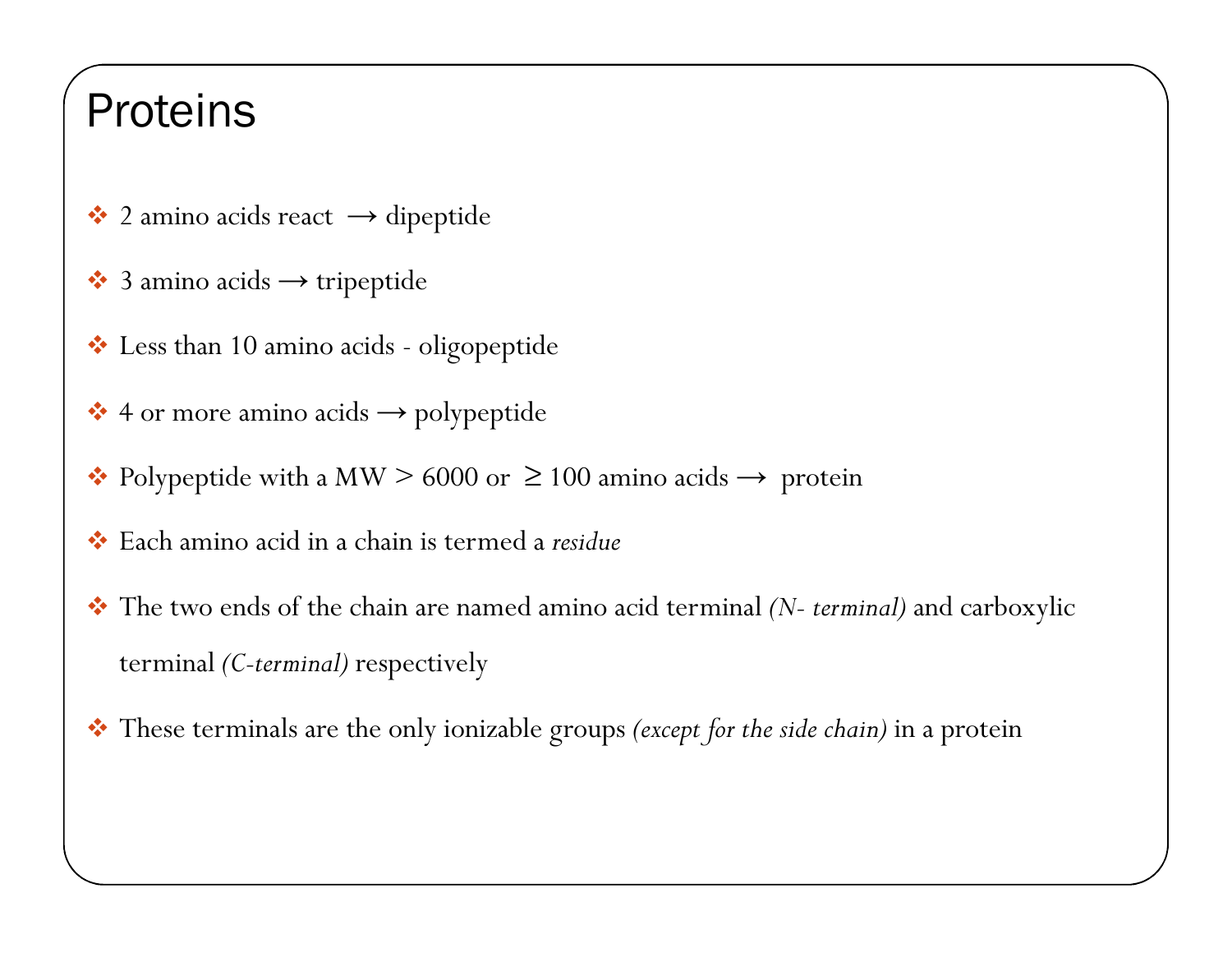## Hydrolysis

 Proteins can be hydrolyzed (using acid or a suitable enzyme) to form individual amino acids

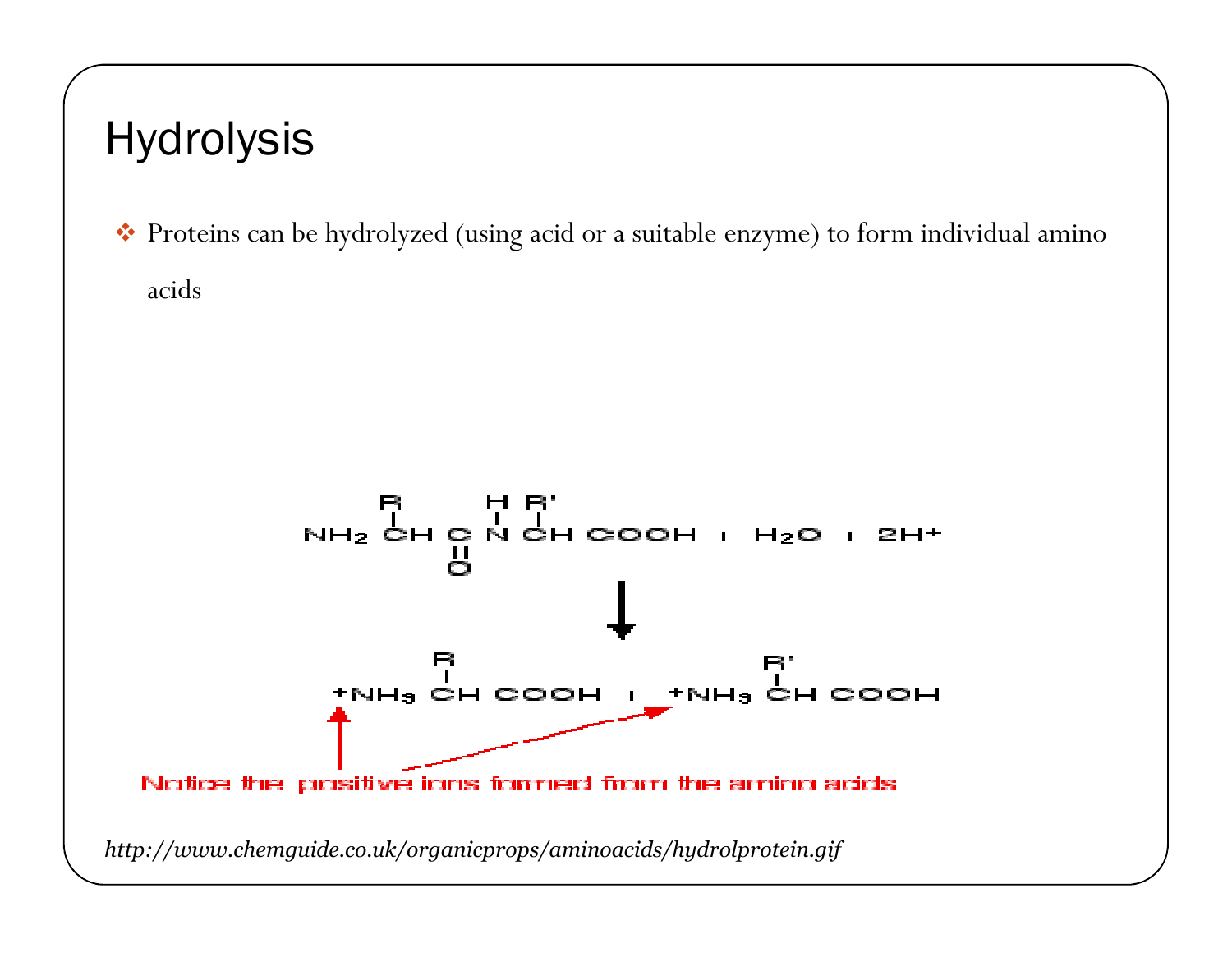# Biological Roles of Peptides

- $\clubsuit$  Intermediates for the formation of proteins
- Antibacterial properties e.g. penicillin
- Growth factors e.g. folic acid
- **◆** Hormones
- $\clubsuit$  Control oxidation-reduction potential of cell e.g. glutathione
- Increased levels in urine may be indicative of psychological disorders such as depression and schizophrenia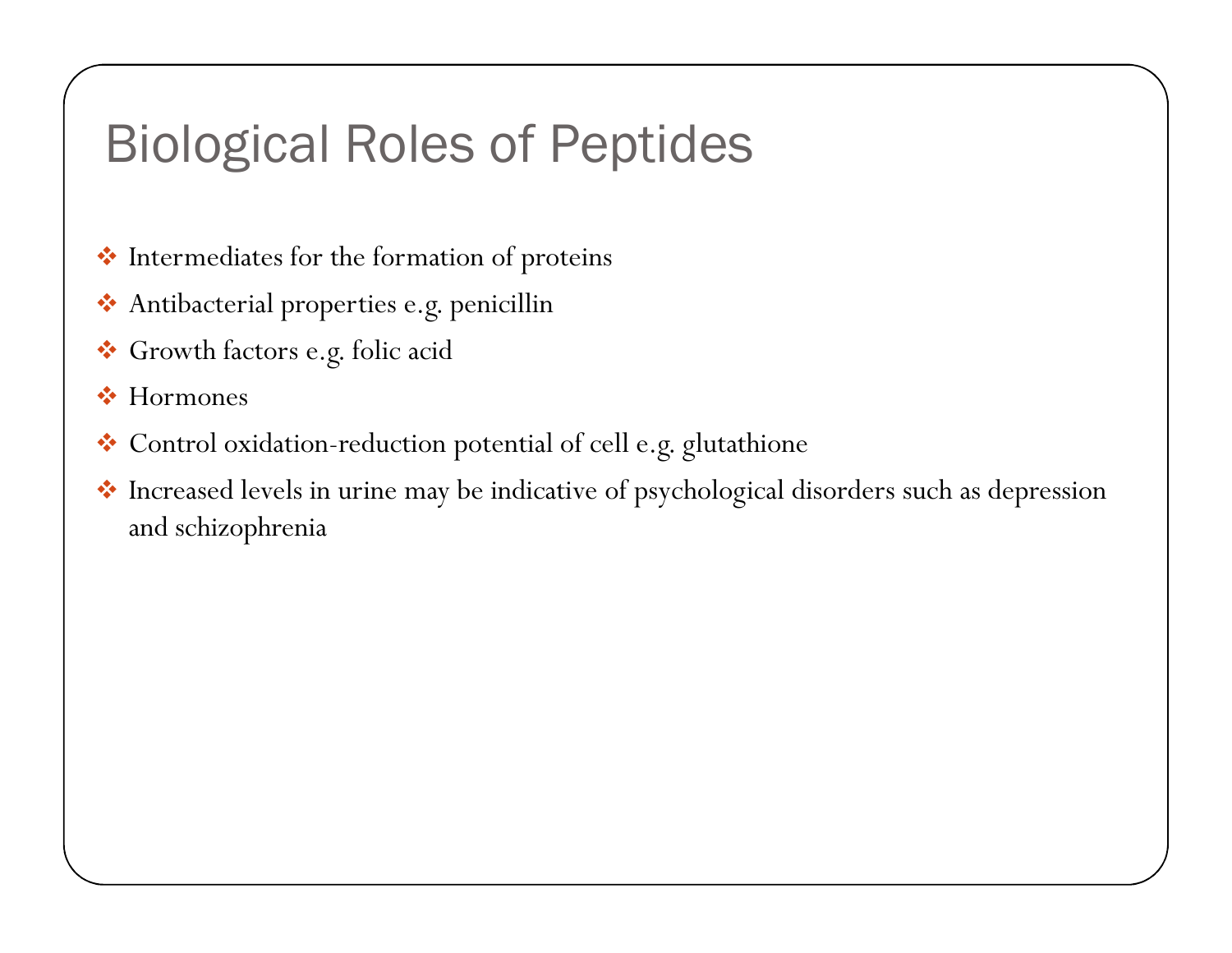## Industrial Importance of Peptides

- 参考 Inhibitory peptides are used in clinical research to examine the effects of peptides on the inhibition of cancer proteins and other diseases
- $\clubsuit$  Peptides are used in imaging where, specific peptides in the fluorescing material help with early detection of potentially life-threatening cancers
- **SEP**  Peptides are used in skin care to increase the amount of collagen being produced in the skin, stimulate fibroblast growth, and stimulate the production of keratinocytes
- 參 The zero-calorie sweetener found in many diet beverages is a synthesized peptide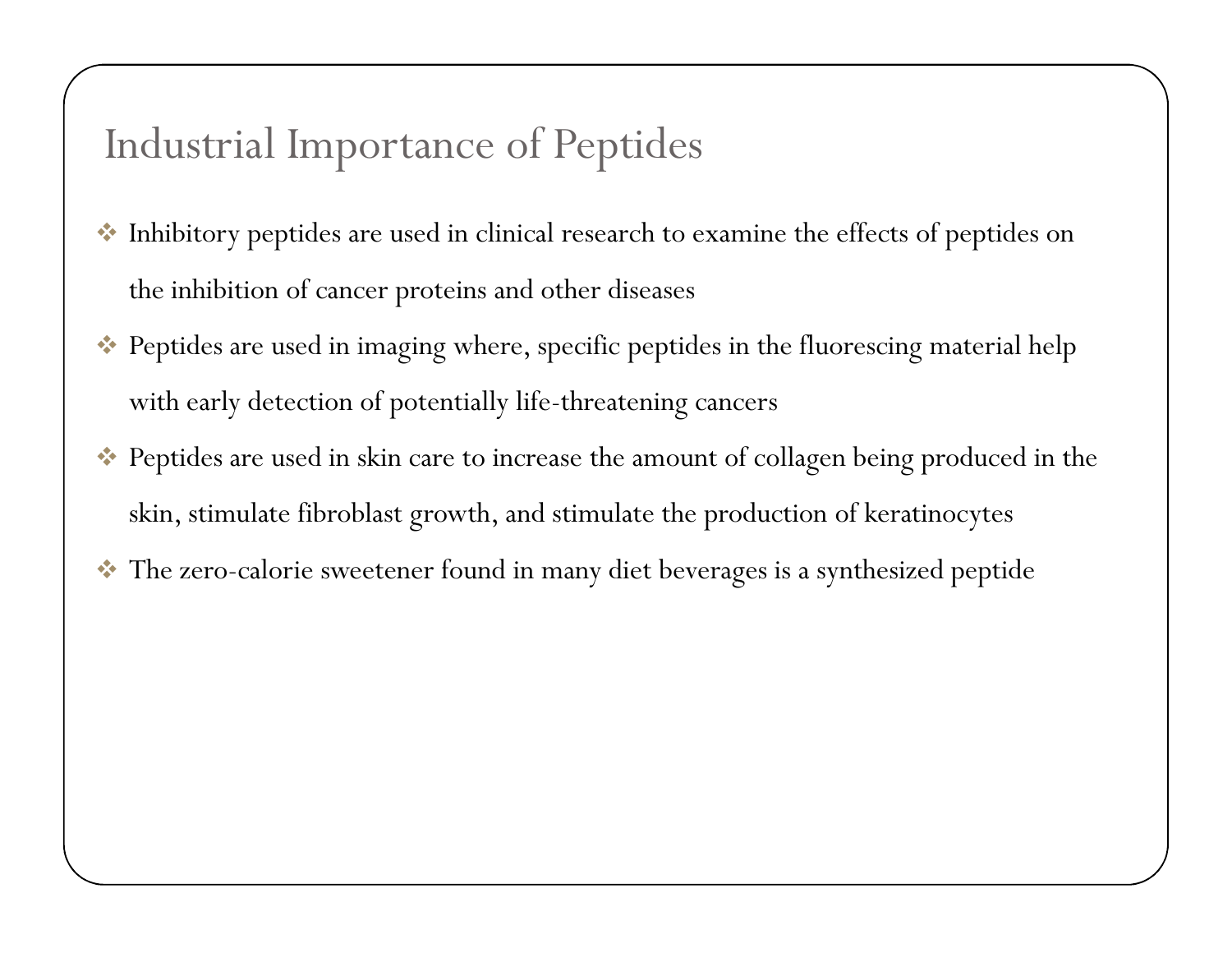## **Proteins**

 $\clubsuit$  They are the most abundant intracellular macromolecule – most of the protein mass is found in the skeletal muscle

 Proteins found in animal contains 0.5 -2.0% sulphur except for insulin which contains 3.4%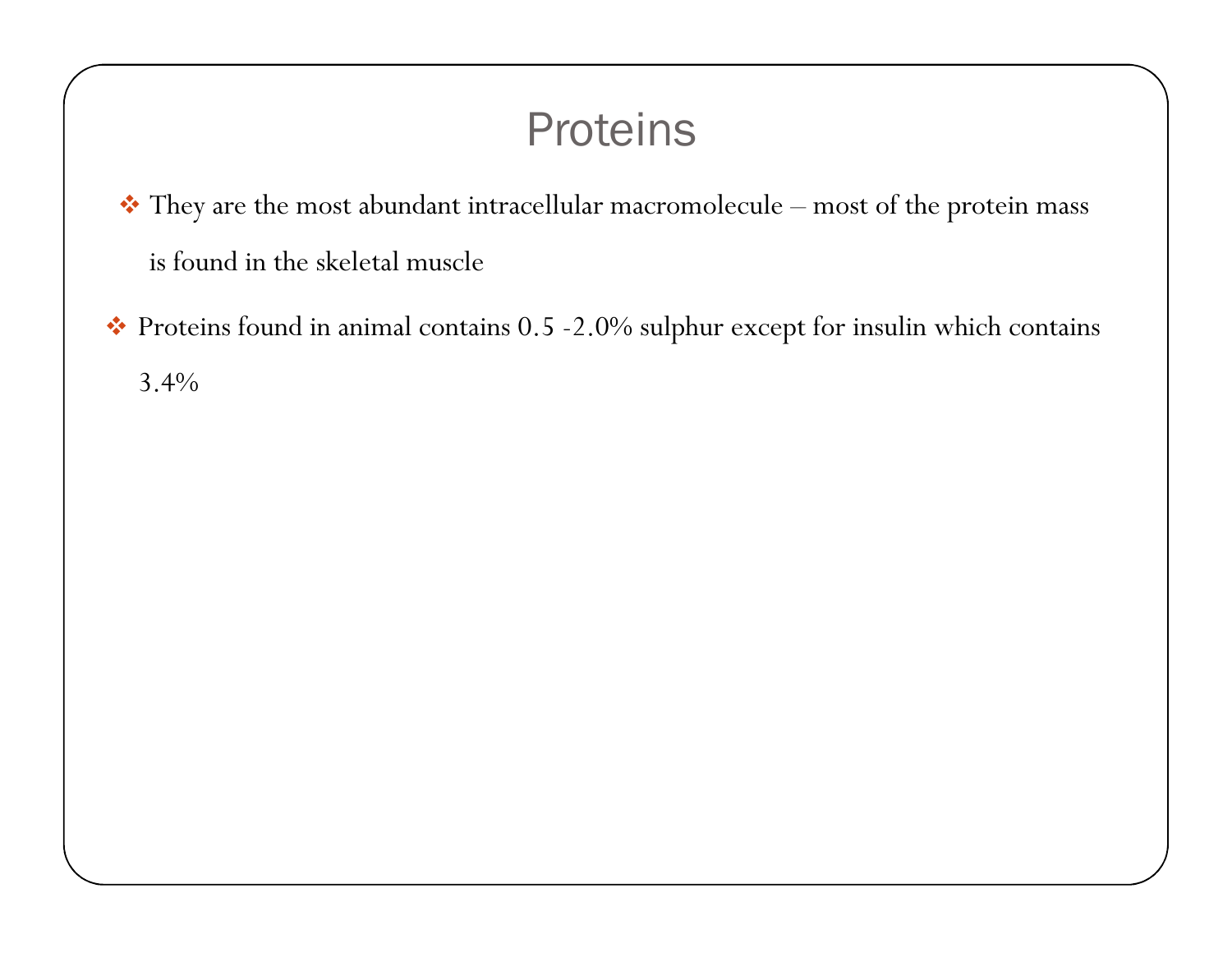## Biological Role of Proteins

- $\clubsuit$  They are biological catalysts  $\bold{enzymes}$
- $\clubsuit$  They act as carrier molecules transporting small molecules and ions e.g. haemoglobin (protein) transports oxygen in the erythrocytes
- $\clubsuit$  Responsible for the high tensile strength of the skin and bone
- $\clubsuit$  Immunoregulation
- Receptor proteins help in the transmission of nerve impulses
- Major component of muscle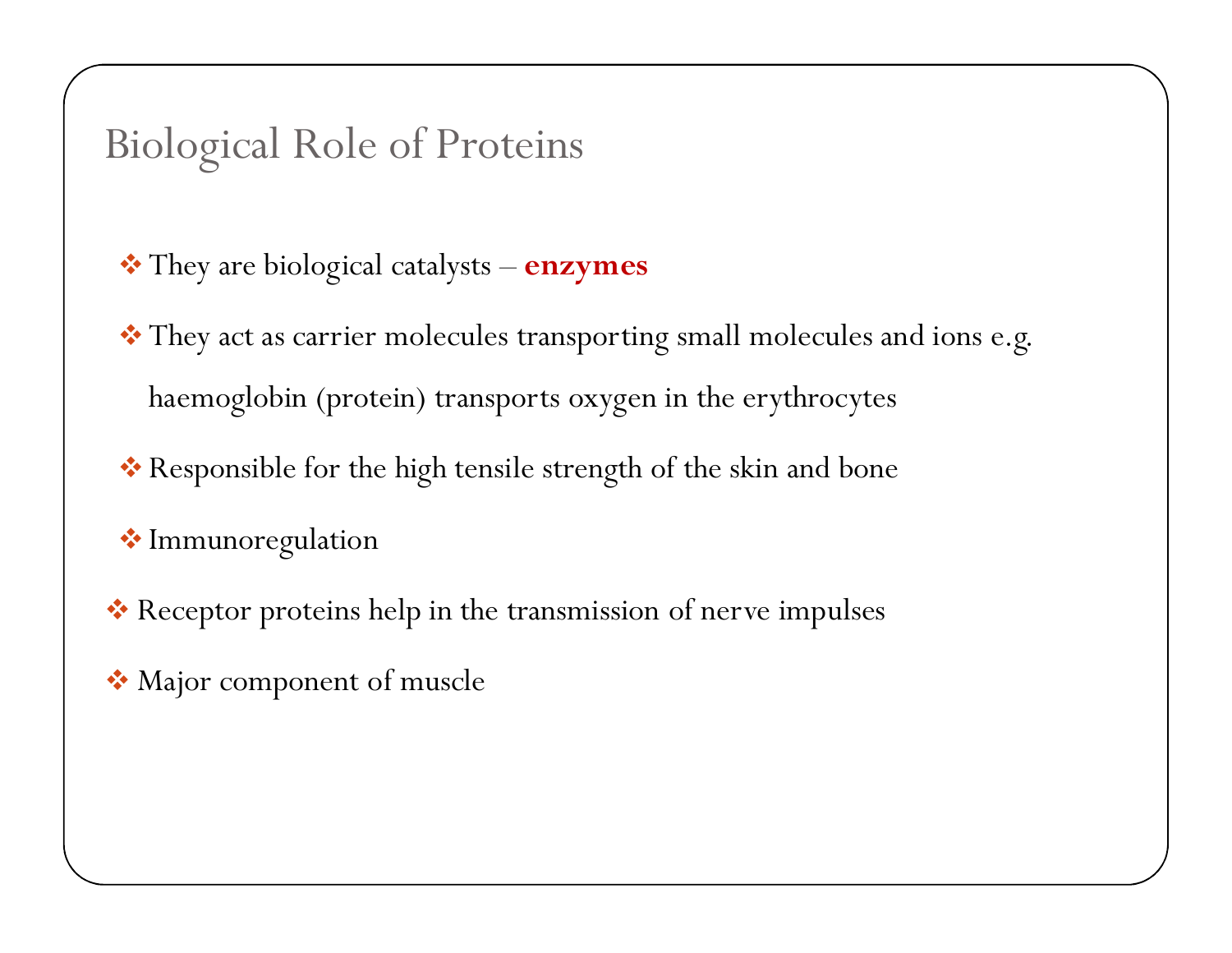## Protein Classification

1. Classification based on source

(a) Animal protein – higher quality protein

(b) Plant protein – low quality protein (does not mean it's a poor protein source)

#### 2. Classification based on shape

(a) Globular/Corpuscular proteins: spherical or ovoid shape, soluble in water or aqueous media. Tertiary and quaternary structures are usually associated with this classFurther classified as:

#### Cytochrome C

Blood proteins: serum albumin, glycoproteins, antibodies, haemoglobin, hormones Enzymes

Nutrient Proteins

(b) Fibrous/Fibrillar proteins: serve in structural or protective roles

❖ They can stretch and later recoil e.g. collagens, elastins, keratins and fibroin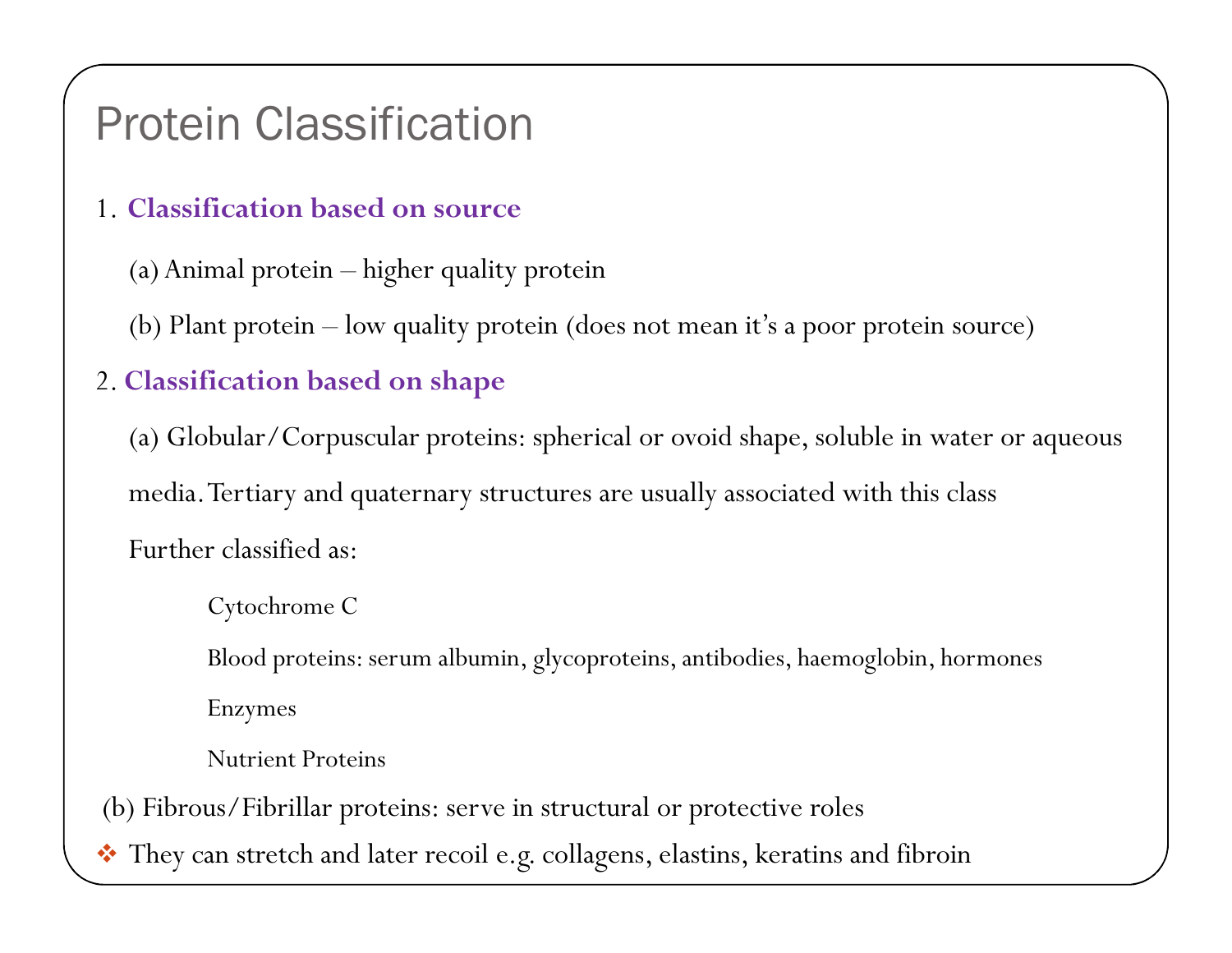### Protein Structure

- Protein structure can be grouped into four levels of organization
- 1.Primary structure – linear sequence of amino acids. Main linkage – peptide bonds

#### How important is the primary sequence?

- Some small change in a.a can make a big difference
- Normal Hb has 2 alpha chains and 2 beta chains
	- Normal Hb -Thr-Pro-Glu-Glu-Lys-Ala
	- -Thr-Pro-Val-Glu-Lys-Ala
- Red blood cells carrying HbS behave normally when there is an ample supply of oxygen. Reduced oxygen concentration results in the rbc becoming sickle-shaped
- Sickled cells may clog capillaries
- **SEP** The body's defenses destroy the clogging cells and the loss of blood cells causes anaemia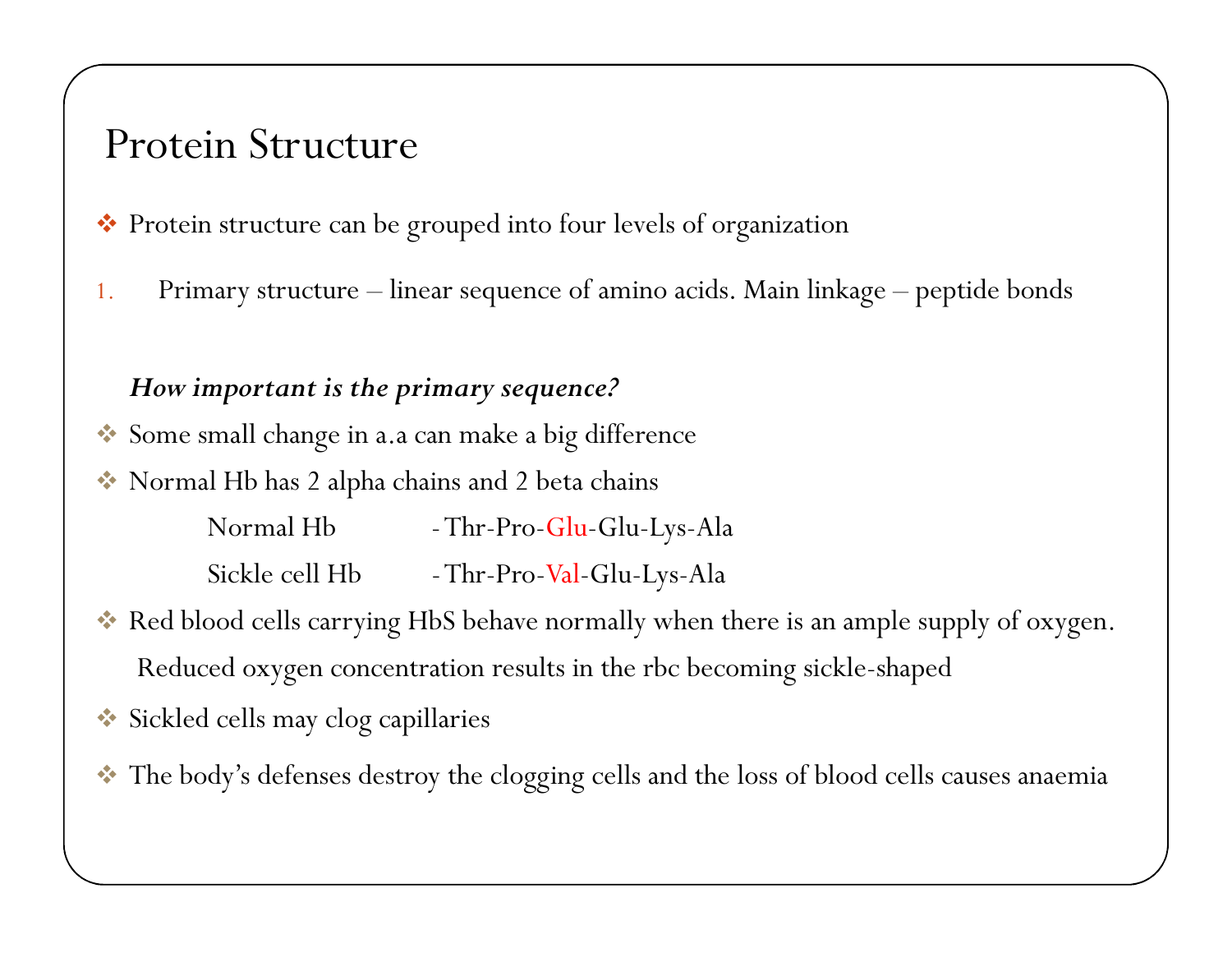- Hydroxyurea (Droxia) is used to control symptoms of the disease
- **K**  It prompts the bone marrow to manufacture HbF which does not have the
	- beta chains where mutation occurs
- Rbc containing HbF do not sickle. Even with hydoxyurea, the body still
	- produces HbS but the presence of cells with HbF reduces the concentration of

cell with HbS hence relieving the symptoms of the disease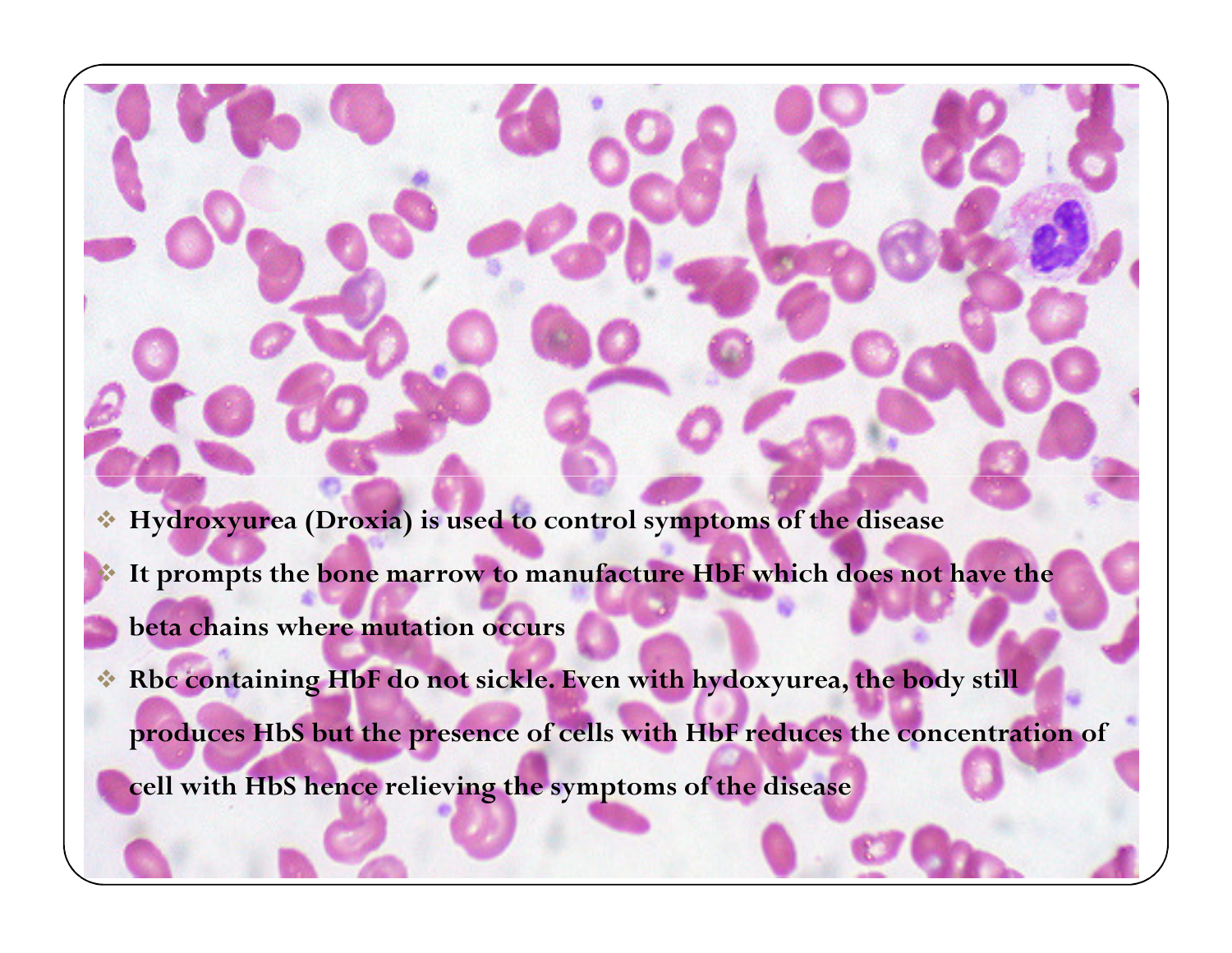- 2. Secondary structure spatial arrangement of a portion of the polypeptide. Main linkage-H bonding
	- (a) <sup>α</sup> helix e.g. α-keratin
	- (b) β- <sup>p</sup>leated sheets e.g. silk fibroin
	- (c) random coil

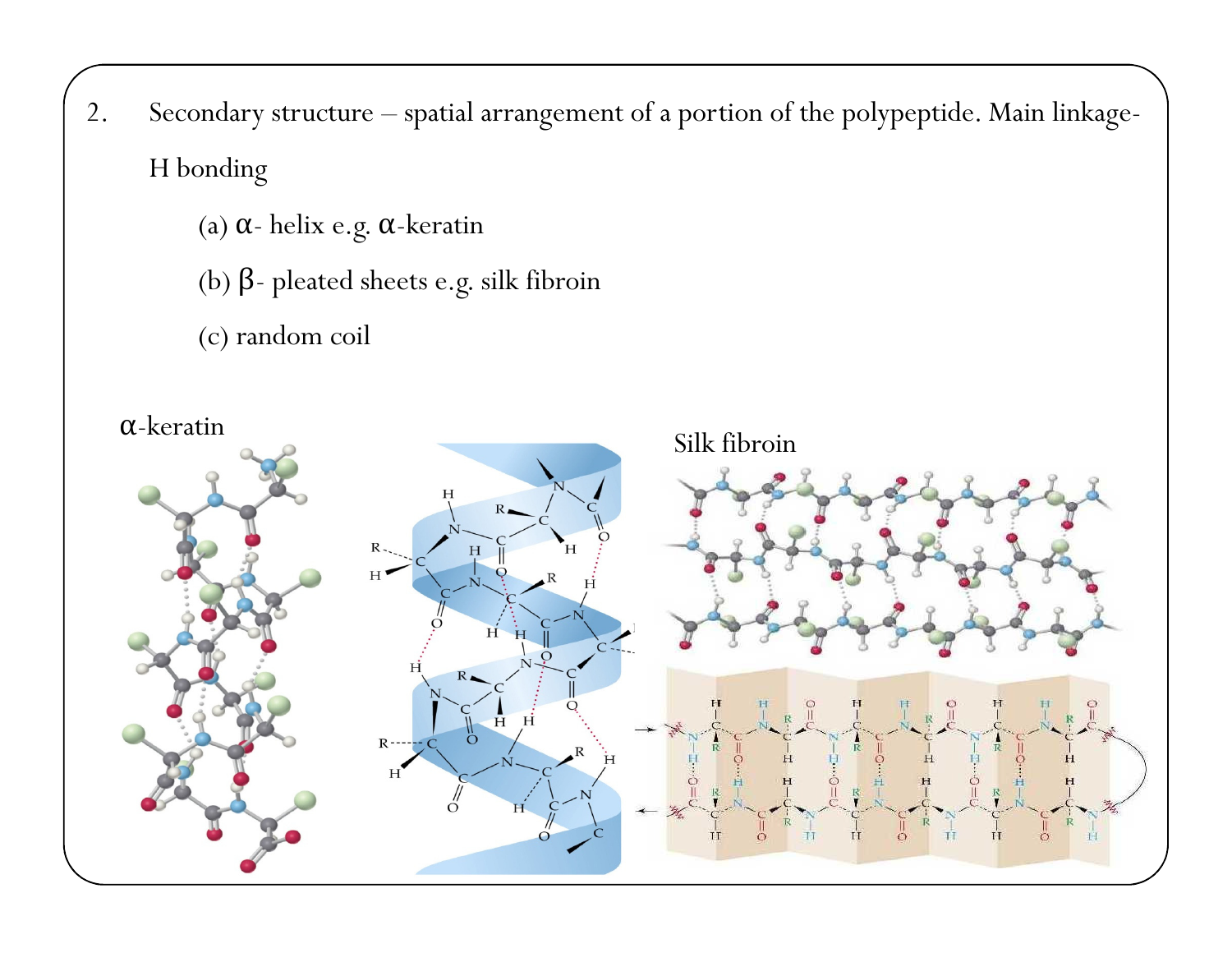## Protein Structure

3. Tertiary structure – describe the shape of the entire polypeptide…folding of the helices of globular proteins. All the chemical bonds are found in the structure e.g. myoglobin (cardiac and red skeletal muscle)

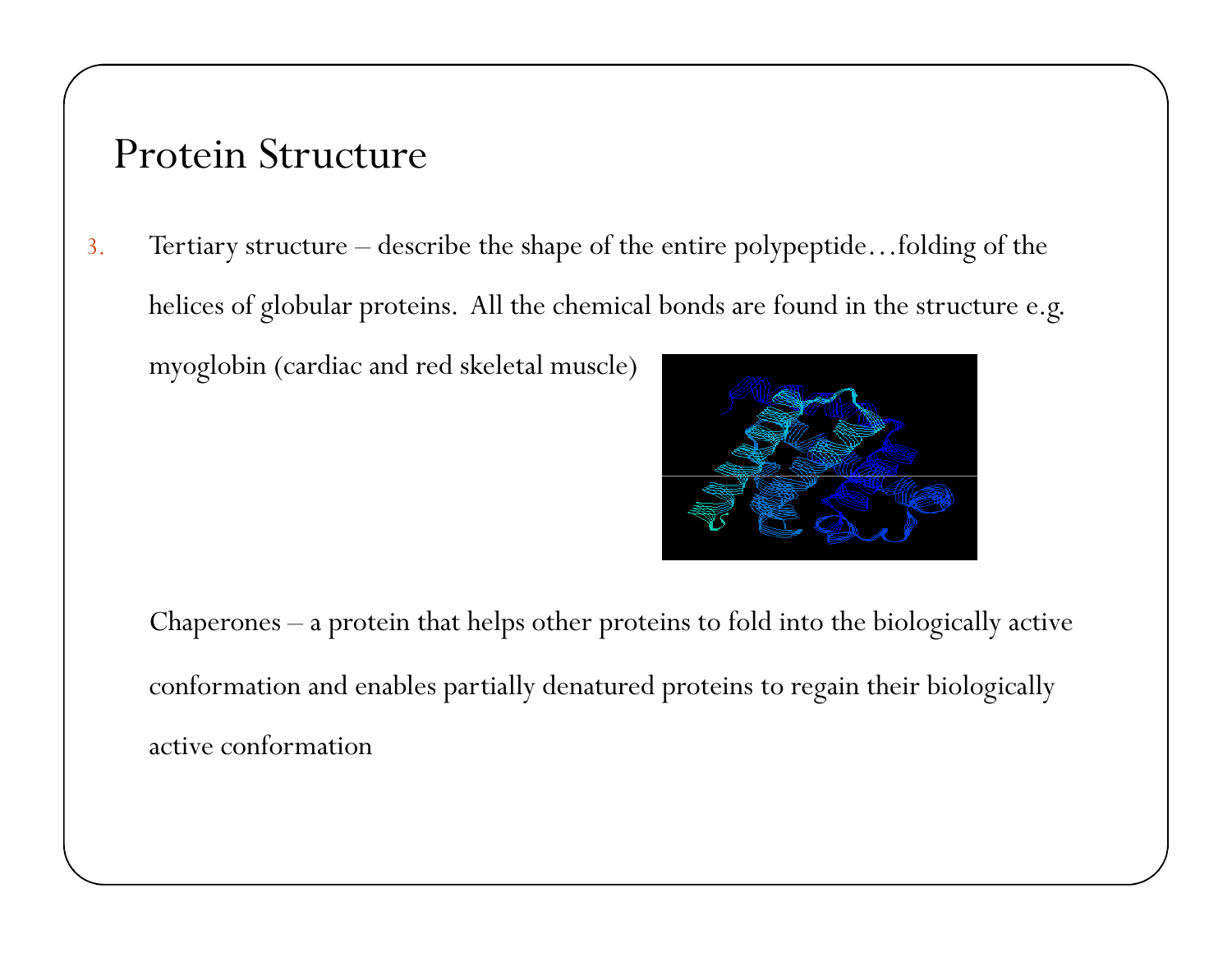4. Quaternary structure – spatial arrangement of many polypeptide subunits…all chemical bonds are found in the structure e.g. haemoglobin (tetrameric protein)



Each erythrocyte (RBC) contains ~270 million haemoglobin molecules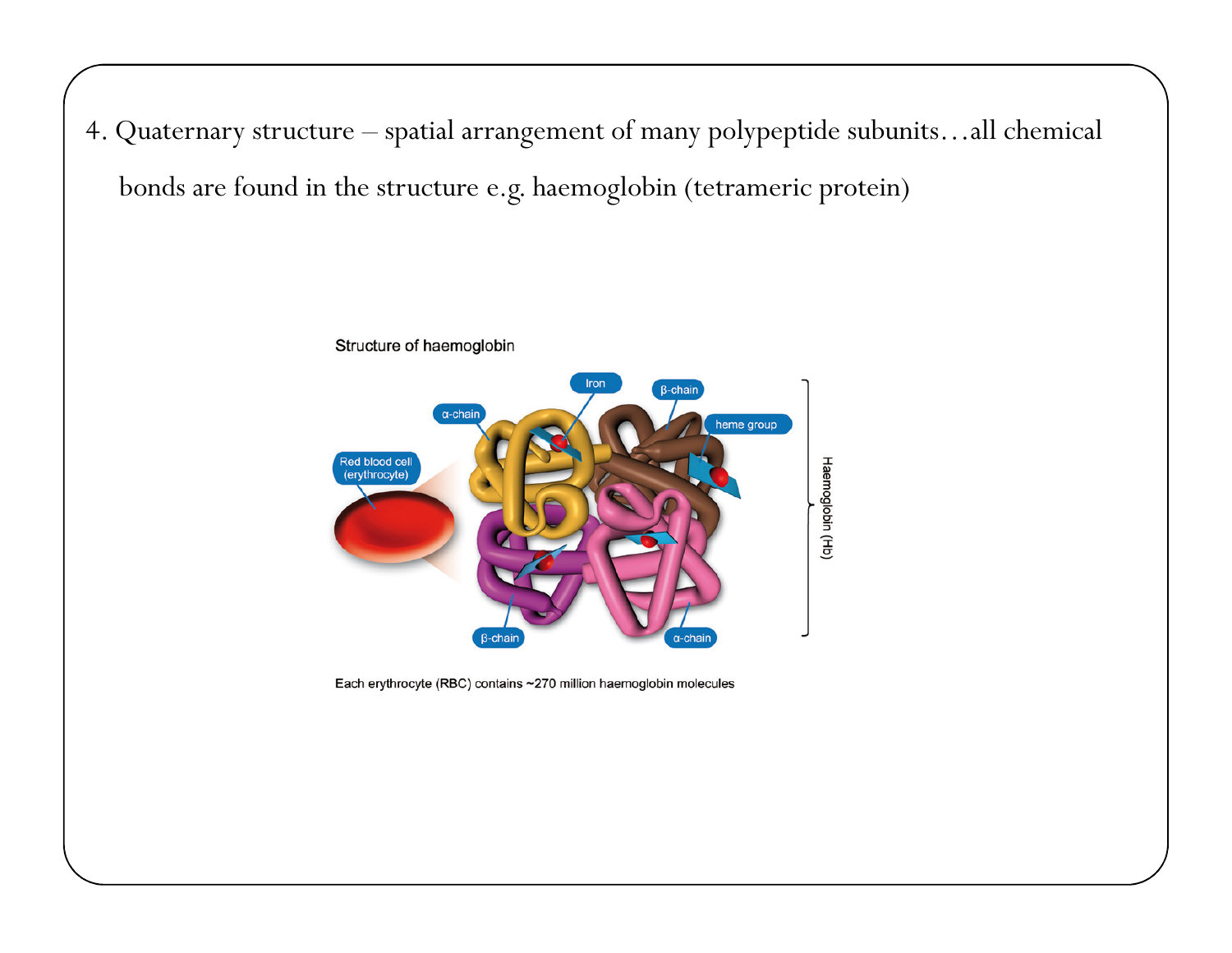## Haemoglobin

- In the adult human, Hb (tetramer) consists of 4 polypeptide chains (globins) 2 identical  $\bullet$  $\alpha$  chains (141 residues) and 2 identical  $\beta$  chains (146 residues)
- Each globin chain surrounds an iron-containing heme
- It is a conjugated proteins proteins that contains non-amino acid portion

Prosthetic group – the non-amino acid portion of a conjugated protein

参考 The globins are the amino acid portion and the prosthetic groups are the haem units

## Myoglobin

- 参考 Myoglobin is a small oxygen heme protein found in the muscle
- 参考 Myoglobin consist of 1 polypeptide chain, 153 residues long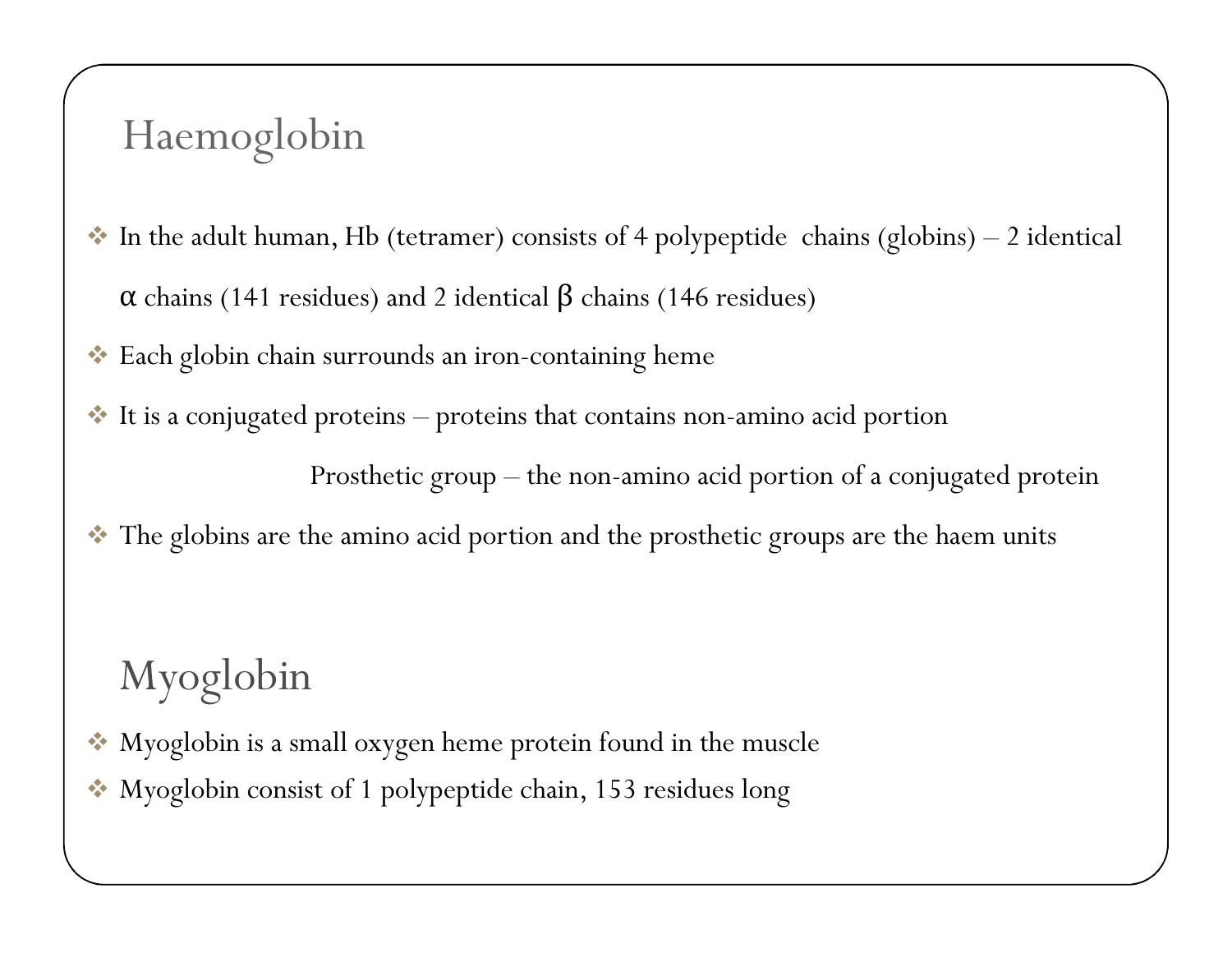## Comparison between Haemoglobin and Myoglobin

| Haemoglobin                                                                                                                                         | Myoglobin                                                              |
|-----------------------------------------------------------------------------------------------------------------------------------------------------|------------------------------------------------------------------------|
| 1 Hb can bind to $4 O_2$                                                                                                                            | 1 myoglobin binds to 1 $O_2$                                           |
| The binding of oxygen to Hb exhibit positive<br>cooperativity (when 1 oxygen molecule is<br>bound it becomes easier for the other oxygen<br>to bind | Oxygen binding to myoglobin does not<br>exhibit positive cooperativity |
| Hb functions in oxygen transport. It must<br>bind strongly to oxygen and be able to release<br>it easily                                            | Myoglobin has the function of <b>oxygen</b><br>storage in muscles      |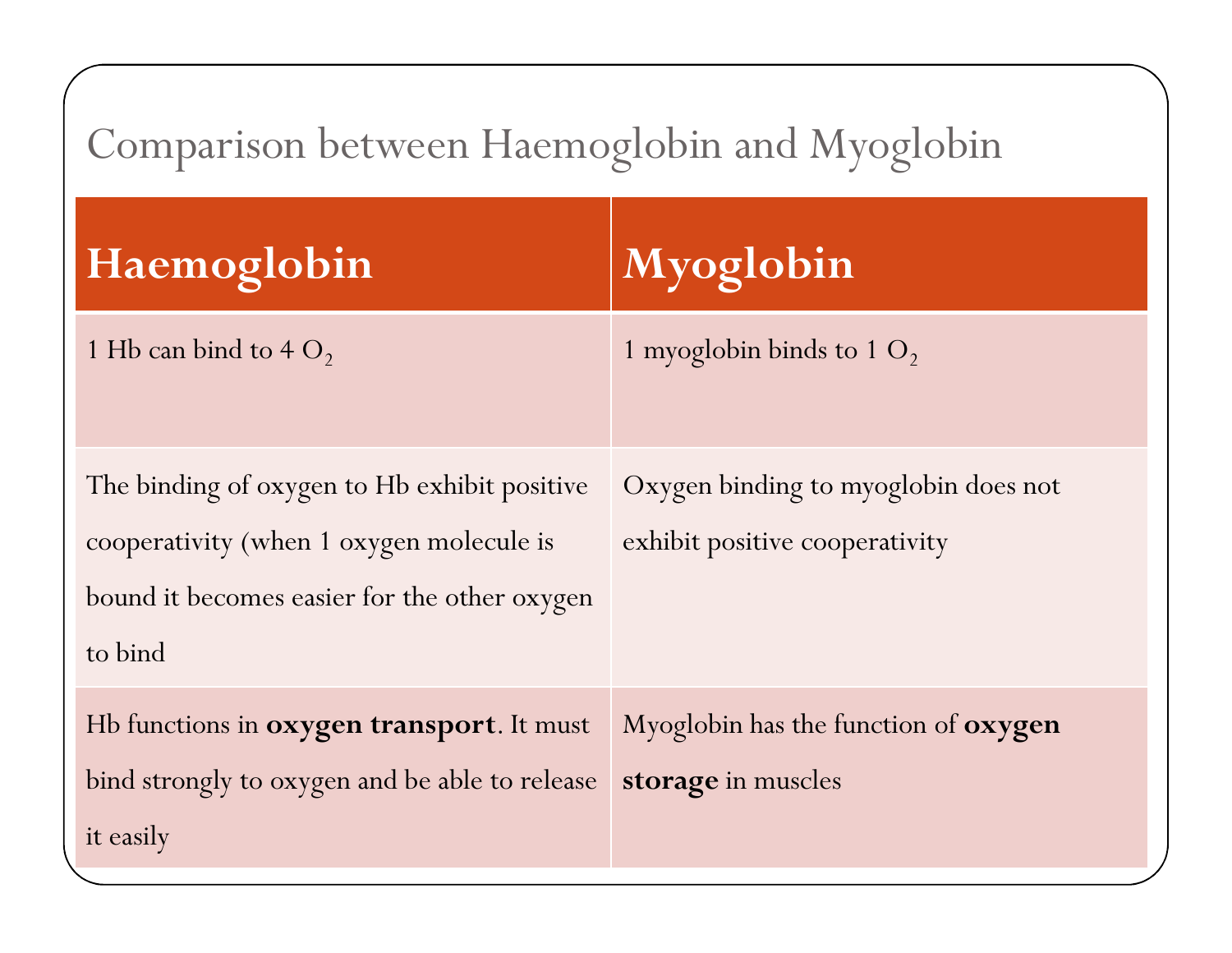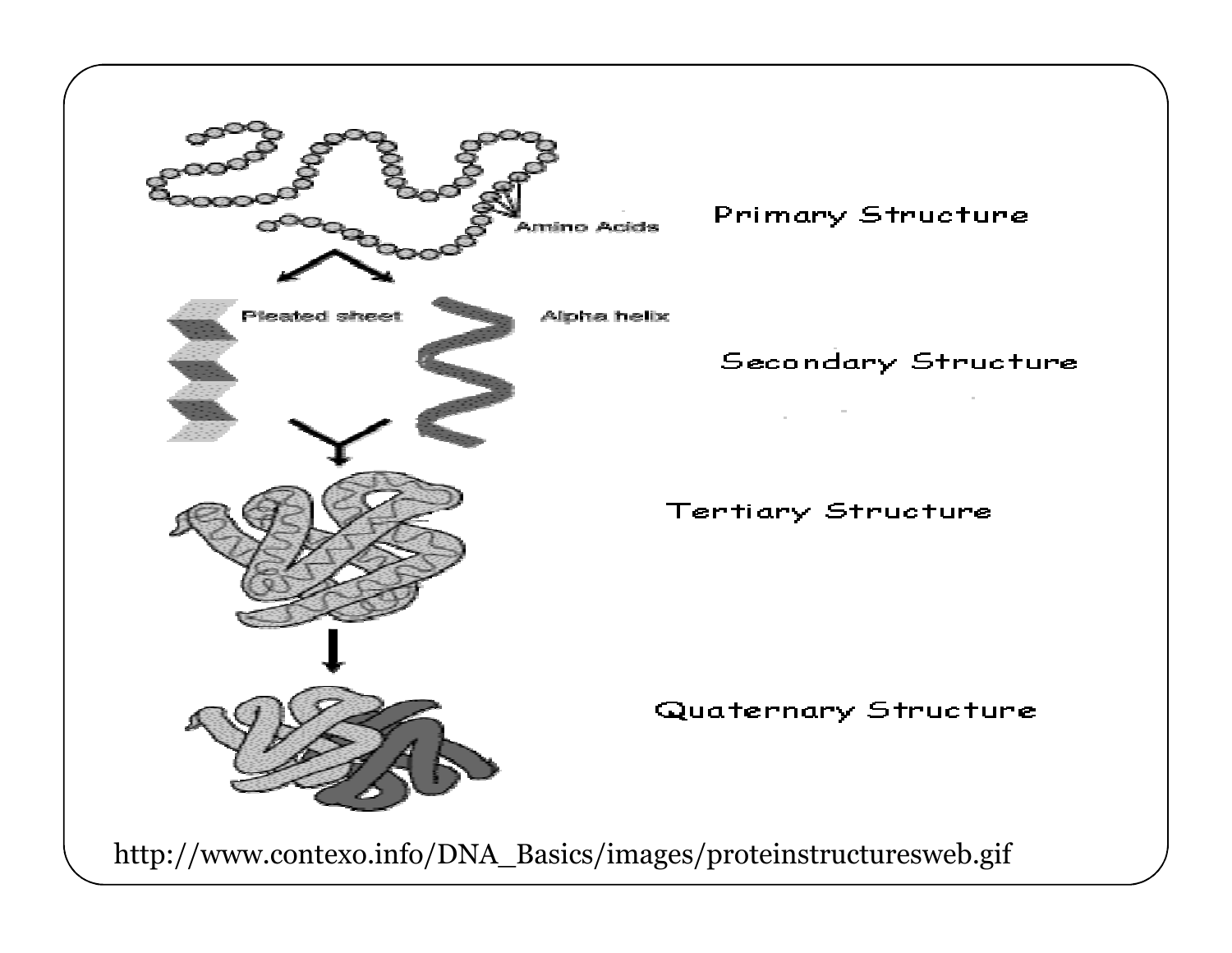## Conformation of Proteins

- Protein folding is the physical process by which a polypeptide folds into its characteristic and functional three dimensional structure from random coil
- Each protein exists as an unfolded polypeptide when translated from a sequence of mRNA to a linear chain of amino acids
- $\clubsuit$  This polypeptide lacks any developed three dimensional structure
- Amino acids interact with each other to produce a well-defined three dimensional structure, the folded protein is known as the native state
- 參 The resulting three dimensional structure is determined by the amino acid sequence
- 参考 The correct three dimensional structure is essential to function, although some parts of functional proteins may remain unfolded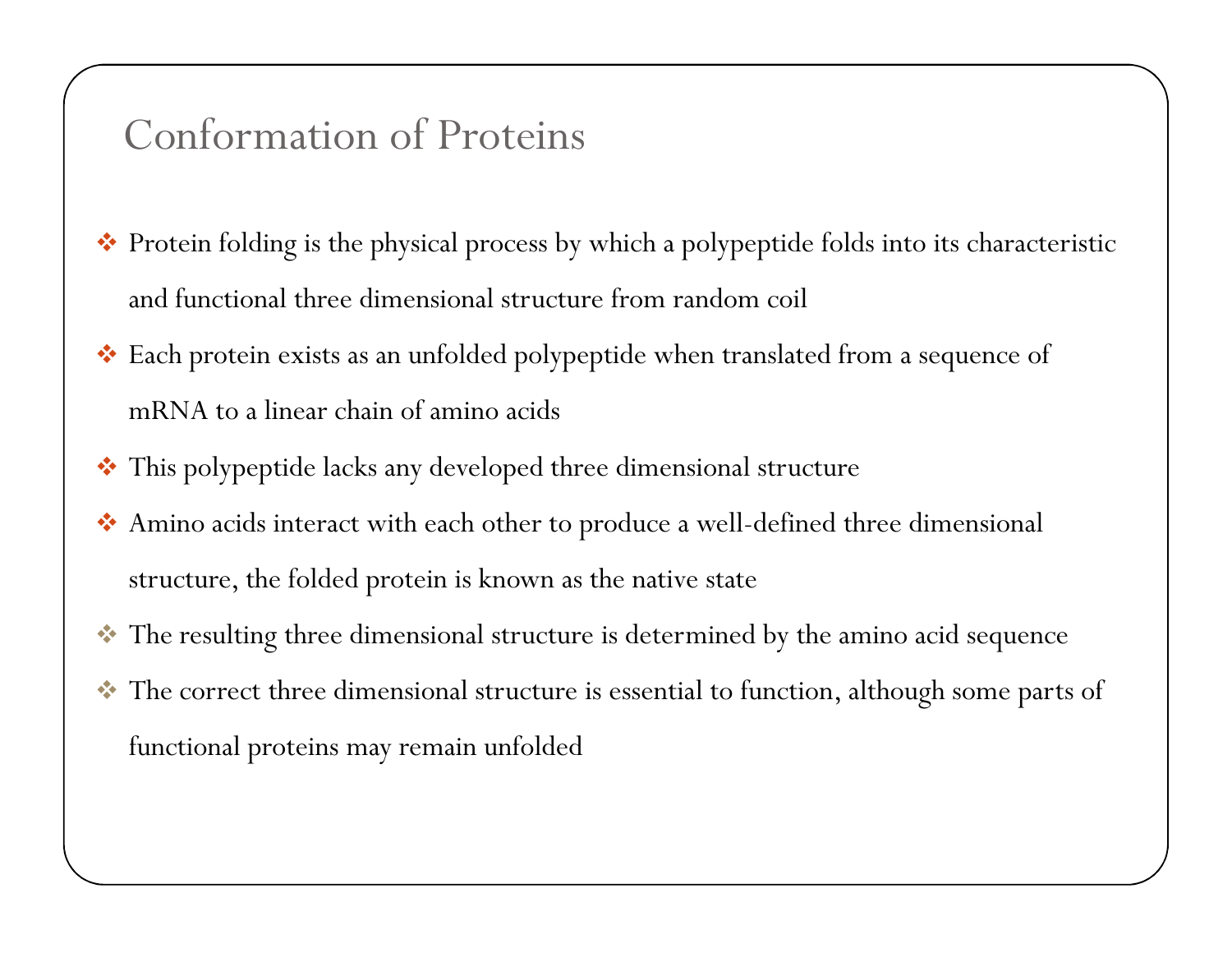## Conformation of Proteins

- Failure to fold into native structure produces inactive proteins that are usually toxic
- Several neurodegenerative and other diseases are believed to result from the accumulation of amyloid fibrills formed by misfolded proteins
- 參 Many allergies are caused by the folding of the proteins, for the immune system does not produce antibodies for certain protein structures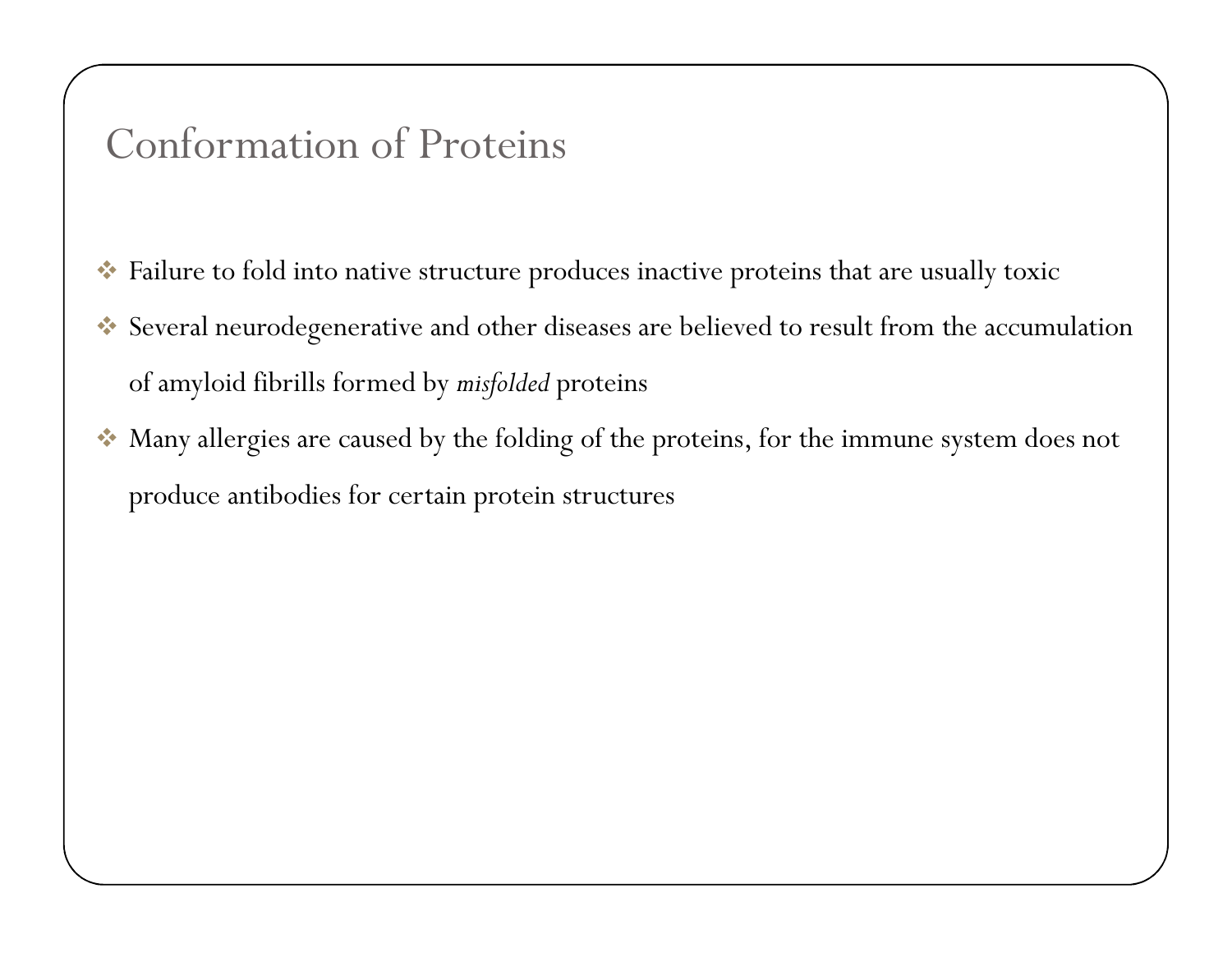## Chemical Bonds in Protein Structure

- 1.Primary Bond: Peptide bond…backbone of the protein chain
- 2.Secondary Bonds: Hold the chain in its natural configuration
- (a) Disulphide Bond – formed by the oxidation of the thiol or sulphurhydryl groups (-SH) of two cysteine residues to form cystine

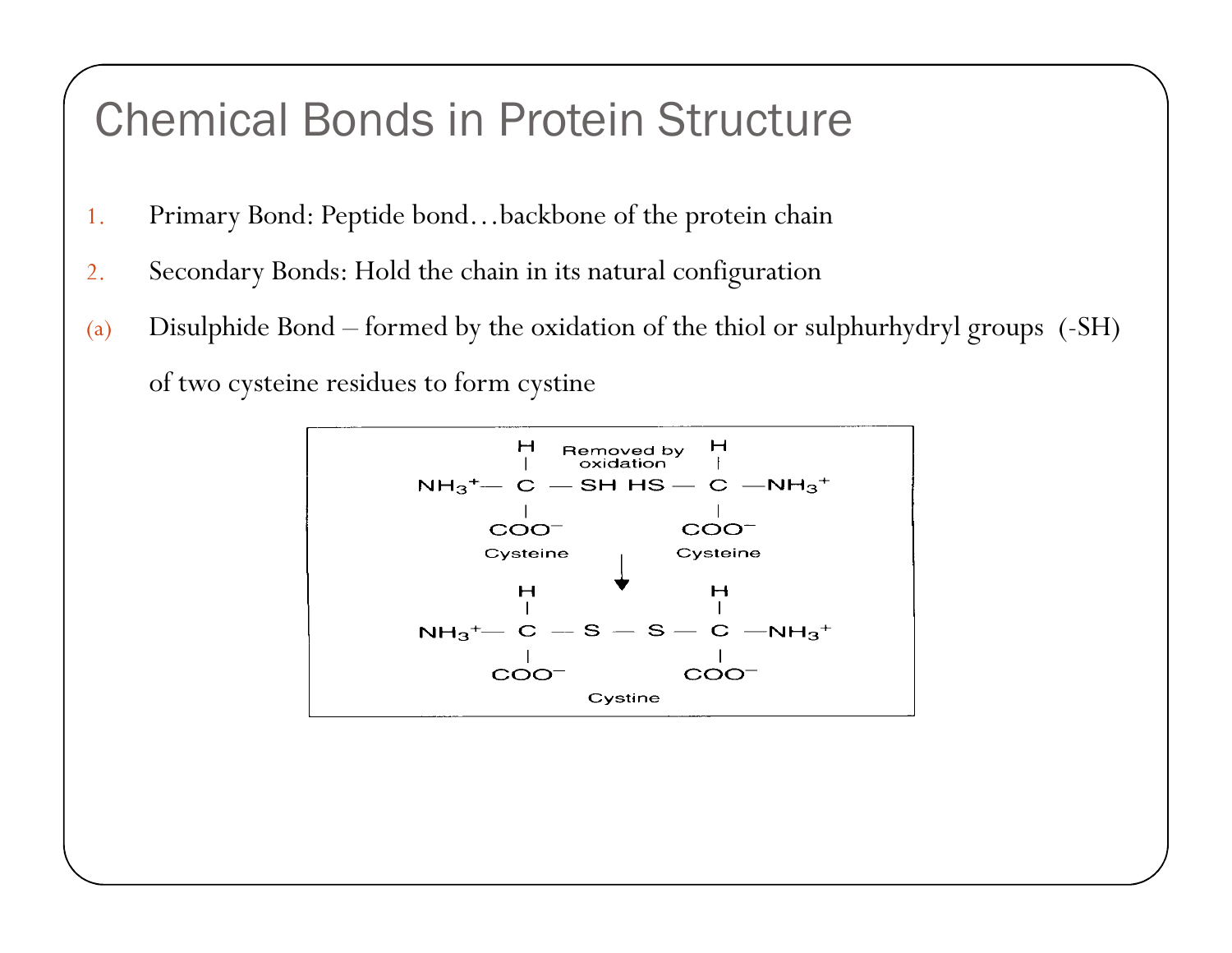Disulphide linkages can occur in two cysteine molecules that are apart in a polypeptide chain. This will cause the polypeptide chain to be folded back on itself e.g. oxytocin and insulin

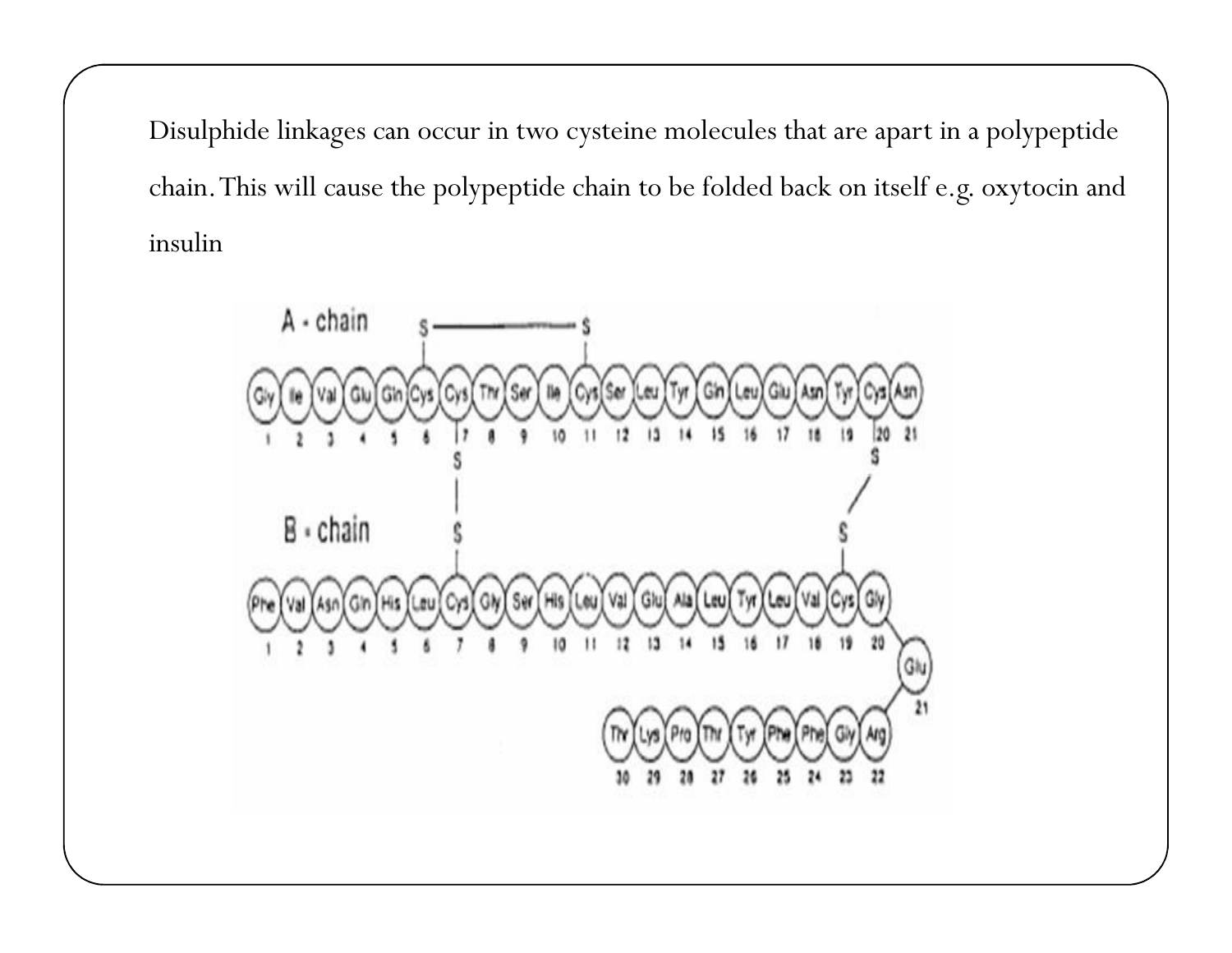(c) Hydrogen Bond: This occurs when a group containing a H atom is bonded to the electronegative atoms O or N. H-bond plays a role in stabilizing some conformations of the polypeptide chain e.g. silk fibroin

- 3. Nonpolar/ Hydrophobic Bond formed among amino acids with hydrophobic side groups
- 4. Ionic/Electrostatic Bond/Salt Bridge/Salt linkage: Ions possessing similar charge repel each other…ions possessing dissimilar charge attract each other e.g. acidic and basic R groups

Ionic bonds are responsible for maintaining the folded structure of globular proteins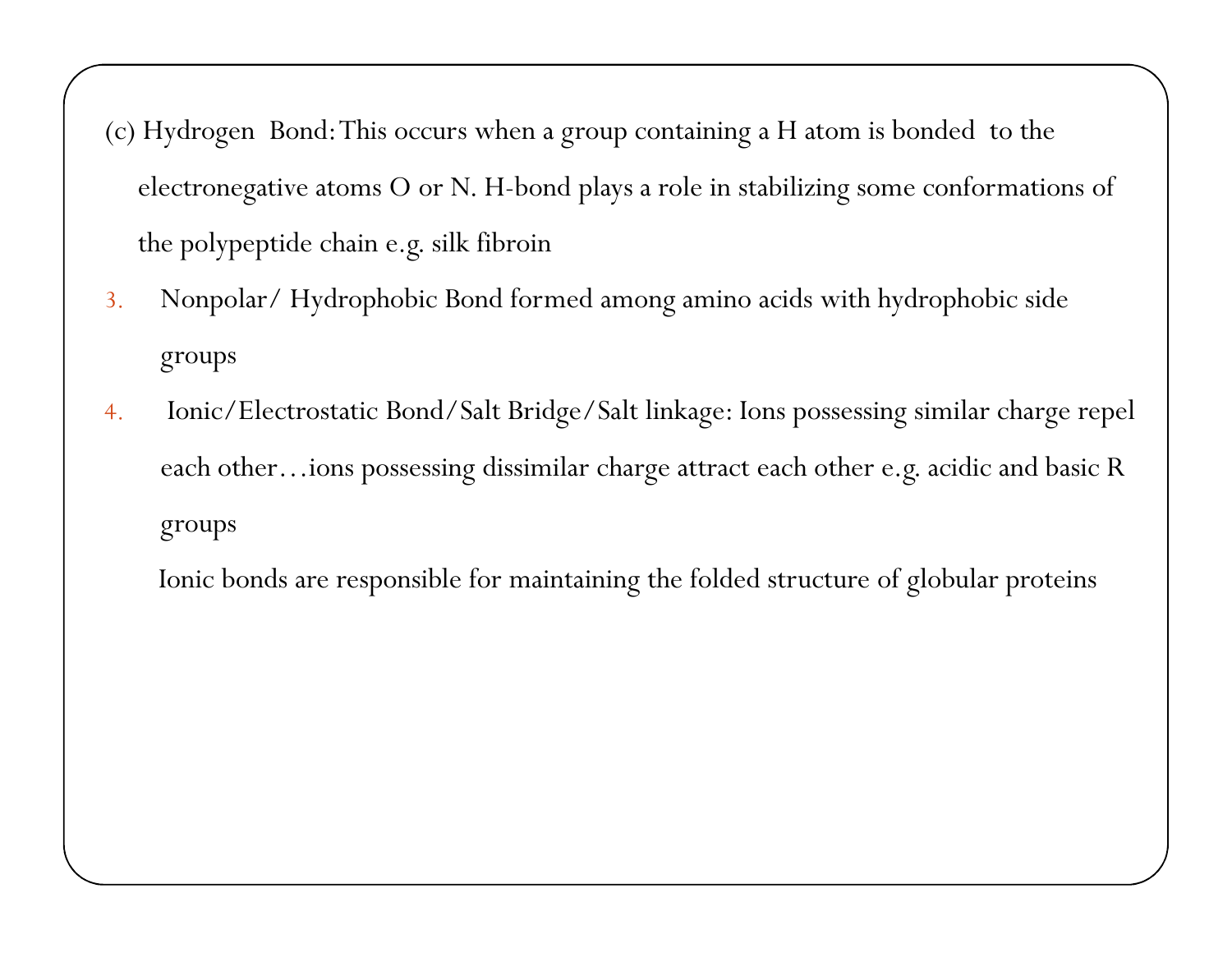# **Denaturation**

- $\clubsuit$  This refers to a change in the properties of a protein resulting in a loss of biological activity
- $\frac{1}{2}$ Denaturation can be brought about by *physical agents* 
	- (a) shaking
	- (b) heat treatment
	- (c) cooling or freezing
	- (d) UV rays

#### and chemical agents

- (a) ionizing radiation
- (b) organic solvents
- (c) detergents
- $\frac{1}{2}$ When proteins are denatured the molecule unfolds causing disorganization of internal structure ... (bonds are broken)
- $\frac{1}{2}$  Some denatured proteins cannot be brought back to their original state....however generally its a reversible process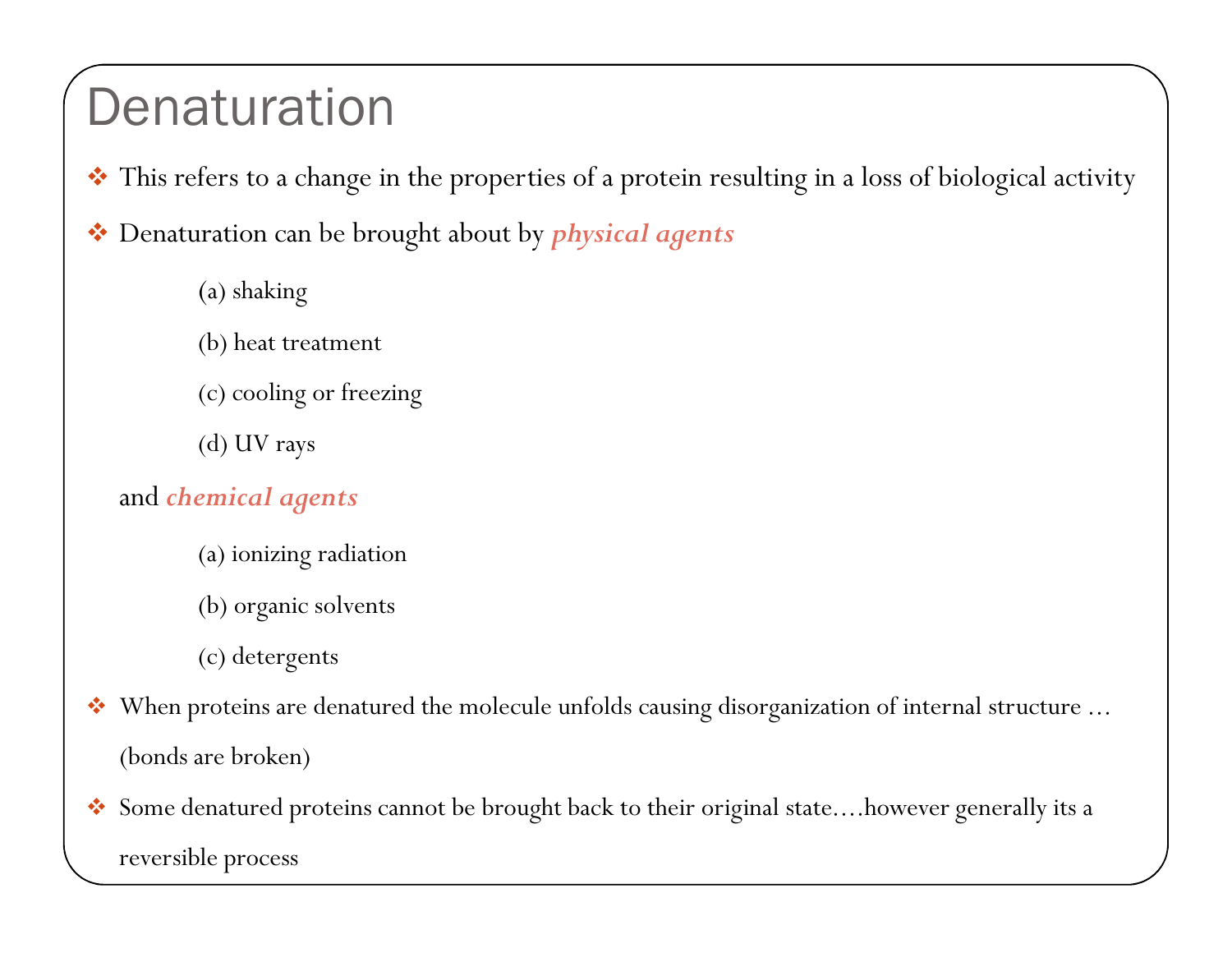## Methods of Protein Separation

- Electrophoresis used to separate complex mixtures of proteins and to purify the protein for subsequent applications
- Western blotting is used to identify a specific protein in a complex mixture of proteins. The technique exploits both the efficiency of SDS-PAGE to separate a mixture of proteins into distinct protein bands, and the ability of immunochemical reagents to interact specifically with a given protein antigen
- 参考 Column Chromatography can be used to fractionate proteins. The mixture of proteins in solution is passed through a column containing a porous solid matrix The 3 types of matrices used are:

(1) Ion-exchange chromatography, (2) gel-filtration chromatography and (3) affinity chromatography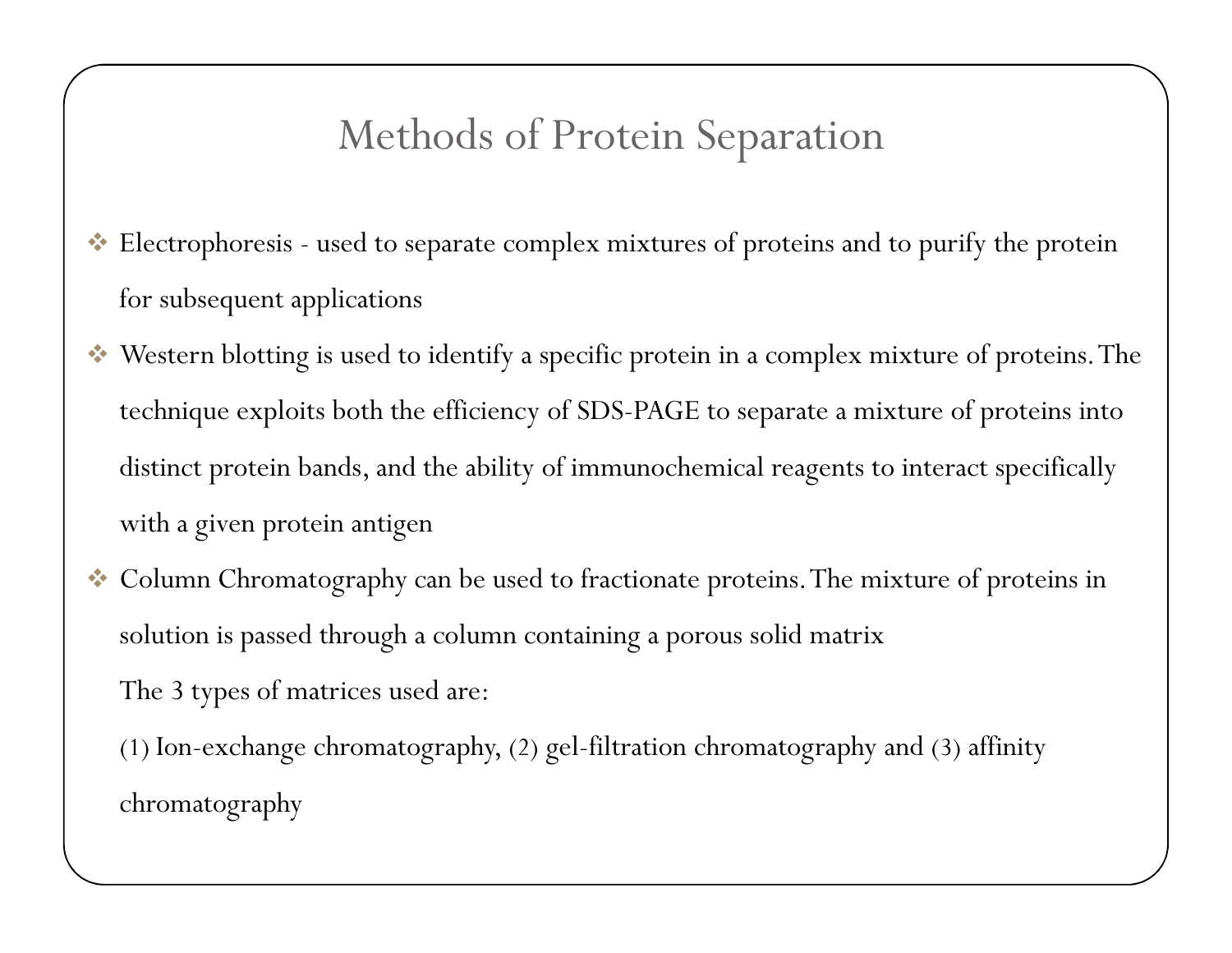## Protein Quantification

- 参考 Knowing the quantity of a protein after each separation step is useful in checking the progress of purification and evaluating the technique's efficiency
- $\bullet\bullet$  The concentration of a protein can be measured by immunological techniques such as ELISA or Western Blotting
- Activity can be measured using fluorescent techniques
- 多 Mass spectrometry is another accurate analytical technique for determining protein mass. In this technique, atoms are ionized through a machine and passed through a vacuum into the detector